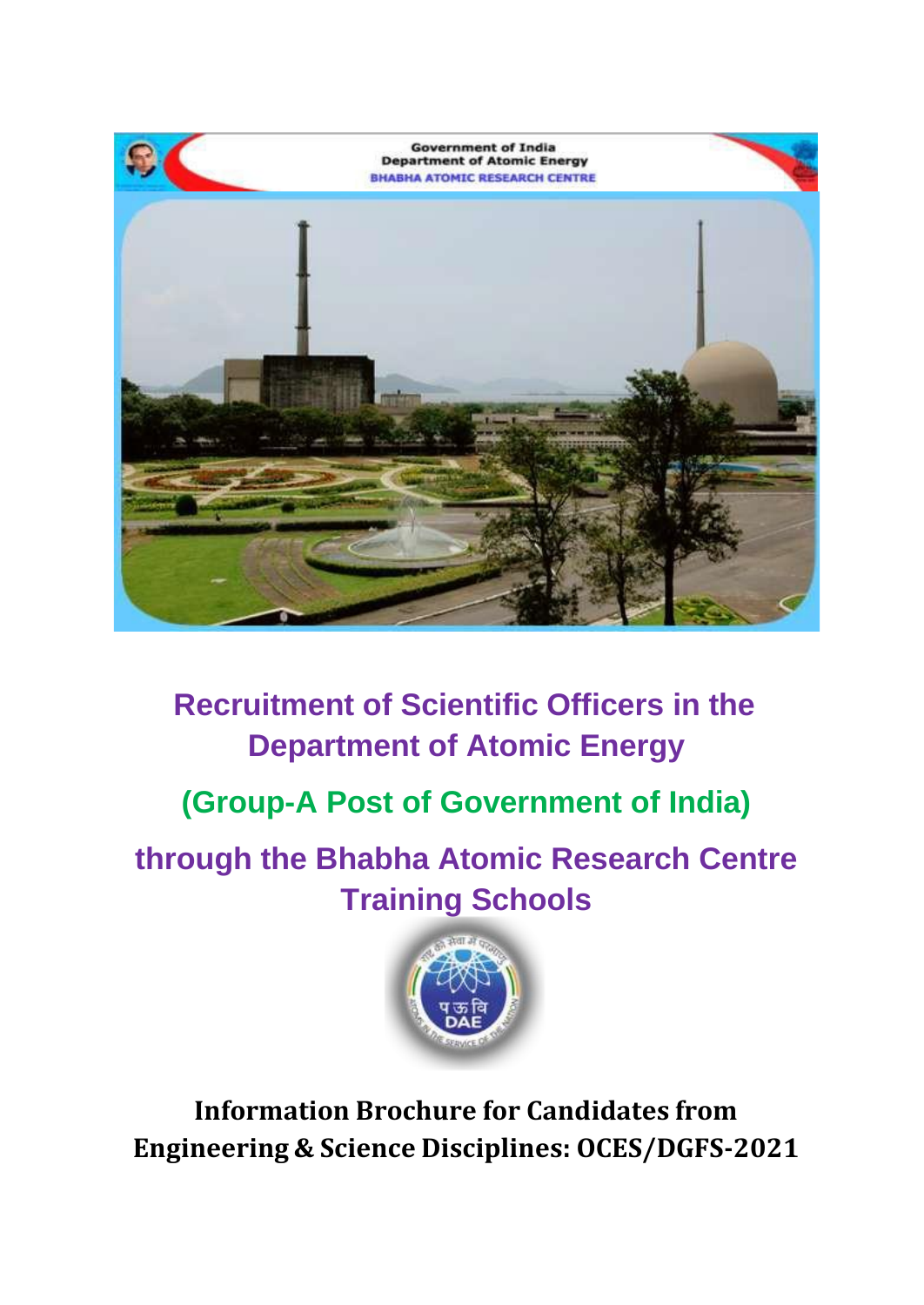# **Contents**

- 1. Training Schemes and Employment Description
- 2. Grade and Pay Scale
- 3. Selection Process
- 4. Eligibility Criteria
- 5. How to Apply
- 6. Eligible Disciplines ( Tables-1a & 1b)
- 7. Training School and Training Scheme Options (Table-2)
- 8. DGFS: Admissible Disciplines, M. Tech. / M. Chem. Engg. Specializations and DGFS Institutes (Table-3)
- 9. Important Dates (Table-4)
- 10.Calculation of BARC Online Examination Score (Annexure-I)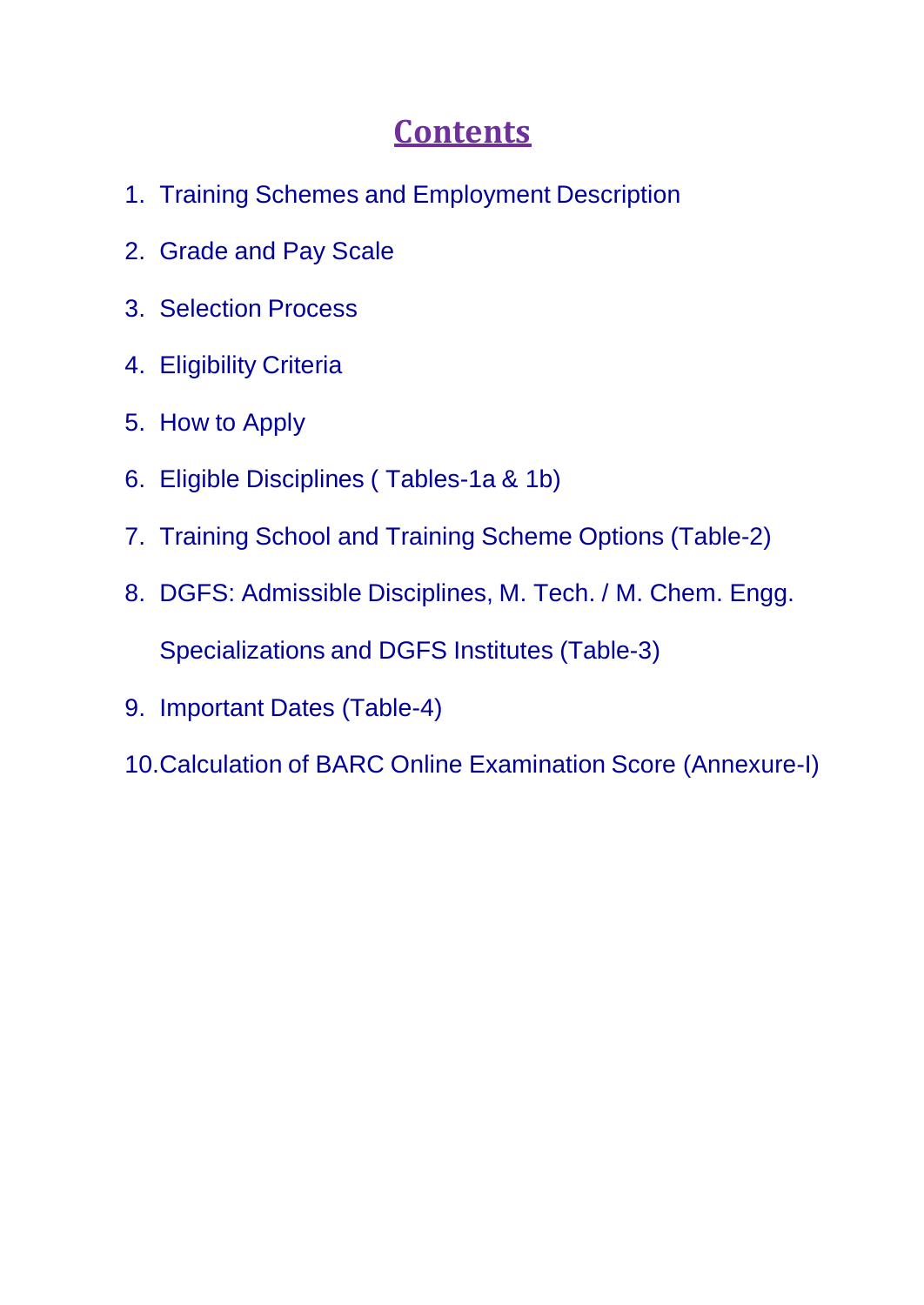## **1. Training Schemes and Employment Description**

BARC Training Schools provide two Training Schemes to deserving candidates ambitious of pursuing a rewarding career in **Nuclear Science, Engineering and Technology** and

- a. who would relish challenges in **frontier areas of Science** & **Technology**,
- b. who would like to be part of an expanding program of **Nuclear Power / Research Reactors, Accelerators and Nuclear Fuel Cycle Technologies**, and
- c. who would enjoy pursuing innovative research in frontier areas of **Engineering, Physics, Chemistry, Bioscience and Geology.**

They are respectively called *O***rientation** *C***ourse for** *E***ngineering Graduates and** *S***cience Postgraduates (***OCES***)** and **DAE Graduate Fellowship Scheme for Engineering Graduates and Physics Postgraduates (DGFS).**

**Successful completion of the Training Schemes guarantees employment as Scientific Officer "C" in one of the DAE units or Atomic Energy Regulatory Board with attractive career progression opportunities up to the highest echelons.**

# **DAE strives to have a workforce which reflects gender balance and women candidates are encouraged to apply.**

- **A. One-year** *O***rientation** *C***ourse for** *E***ngineering Graduates and** *S***cience Postgraduates for the academic year 2021-2022 (***OCES***-2021)** will be conducted at the **five BARC Training Schools** situated at **Mumbai, Kalpakkam, Indore and Hyderabad**. Tables-1a & 1b list Eligible Disciplines for the OCES program. Table-2 lists the Eligible Disciplines and orientation of the Training Program at each of the Training Schools. A Trainee Scientific Officer (TSO), who scores a minimum of 50% aggregate marks on completion of the Training Program, is declared to have passed the course successfully. Successful TSOs will be posted as Scientific Officers in one of the following DAE units:
	- a. Bhabha Atomic Research Centre (BARC), Mumbai\*
	- b. Indira Gandhi Centre for Atomic Research (IGCAR), Kalpakkam
	- c. Raja Ramanna Centre for Advanced Technology (RRCAT), Indore d. Variable Energy Cyclotron Centre (VECC), Kolkata
	- d. Heavy Water Board (HWB), Mumbai\*
	- e. Nuclear Fuel Complex (NFC), Hyderabad\*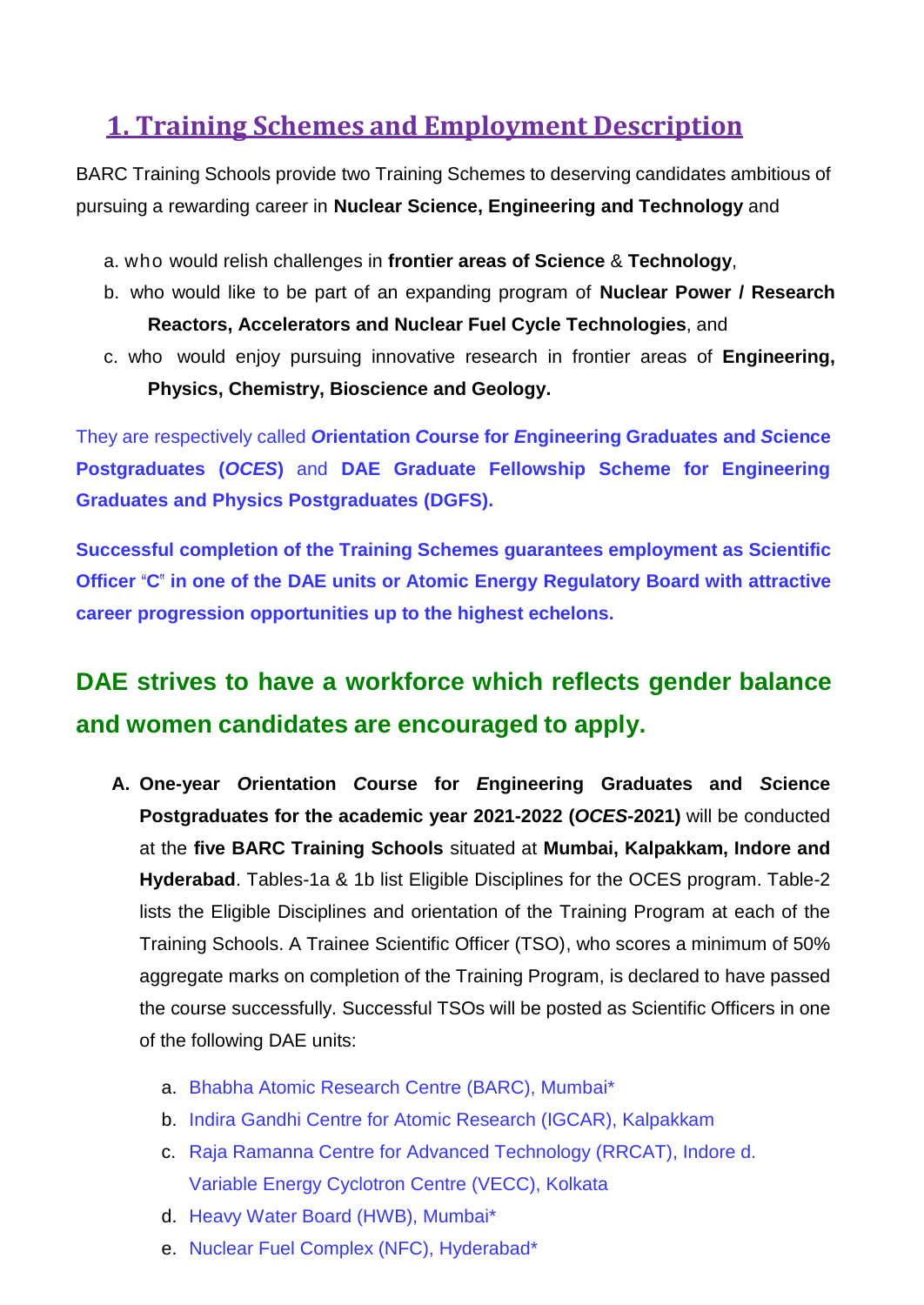- f. Board of Radiation and Isotope Technology (BRIT), Mumbai\*
- g. Nuclear Power Corporation of India Ltd (NPCIL), Mumbai\*
- h. Bharatiya Nabhikiya Vidyut Nigam Ltd (BHAVINI), Kalpakkam\*
- i. Uranium Corporation of India Ltd (UCIL), Jaduguda\*
- j. Atomic Minerals Directorate for Exploration & Research (AMD), Hyderabad\*
- k. Directorate of Construction, Services & Estate Management (DCSEM), Mumbai\*.

\*These units have their Head Office at the indicated locations. Placement can be at the Head Office or at other facilities of these units located in different parts of India.

**Allocation of a successful OCES TSO to a DAE unit is carried out based on the needs of DAE's programs and the TSO's performance in the OCES program. DAE reserves the right to place TSOs in any of its other units and the Atomic Energy Regulatory Board (AERB**) **also.**

**Appointment in DAE units shall be as a "Group A" Gazetted Officer of the Government of India except in BHAVINI, NPCIL and UCIL which are governed by the service rules of Corporations.**

Trainee Scientific Officers who successfully complete the Training Program and whose performance meets a minimum eligibility criterion are allowed to enroll for **M.Tech. / M.Phil.** in **Homi Bhabha National Institute (HBNI),** a Deemed to be University. Those not desirous of pursuing M.Tech. / M.Phil. are entitled to a **Post-Graduate Diploma of HBNI** provided their academic performance is above a specified threshold**.**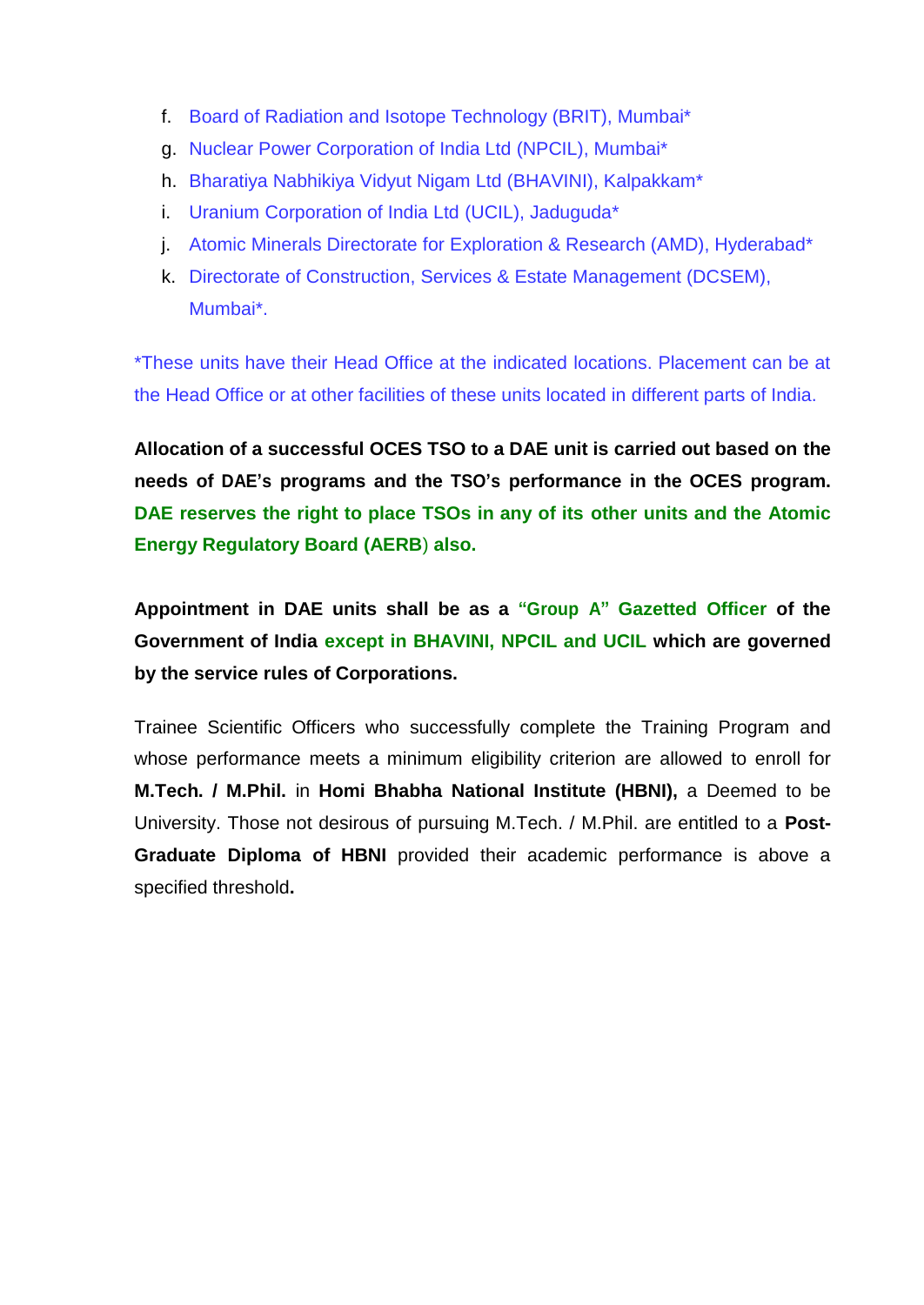**B. Two-year** *D***AE** *G***raduate** *F***ellowship** *S***cheme for Engineering Graduates and Physics Postgraduates for the academic session beginning in July/August 2021 (***DGFS***-2021).** Under this scheme, **Engineering Graduates and Physics Postgraduates** who have **excelled in the Selection Interviews** for the BARC Training Schools' programs and who **have also independently secured admission for M. Tech. / M. Chem. Engg. in select Institutes and specializations** as listed in **Table-3**, are paid stipend and tuition fee to pursue a **M. Tech. / M. Chem. Engg. degree** while retaining their employment in DAE.

After successful completion of one-year course work at the Institute, DGFS Fellows undertake project work, which is assigned by DAE and supervised jointly by a DAE and an Institute guide.

On successful completion of M. Tech. / M. Chem. Engg. DGFS Fellows are posted as Scientific Officers in DAE. Appointment in DAE units shall be as a

**Group "A" Gazetted Officer of the Government of India**.

On joining, they are required to first undertake a four-month Orientation Course for DGFS Fellows (OCDF) at the BARC Training School, Mumbai.

The DGFS fellows are enrolled and posted in one of the following units of DAE:

- a) BARC, Mumbai\*\*
- b) IGCAR, Kalpakkam

\*\*Placement can be at any of the BARC facilities located in different parts of India.

Allocation of a DGFS Fellow to a DAE unit is done at the beginning of the M. Tech. / M. Chem. Engg. program based on the needs of DAE's programs and their Selection Interview merit.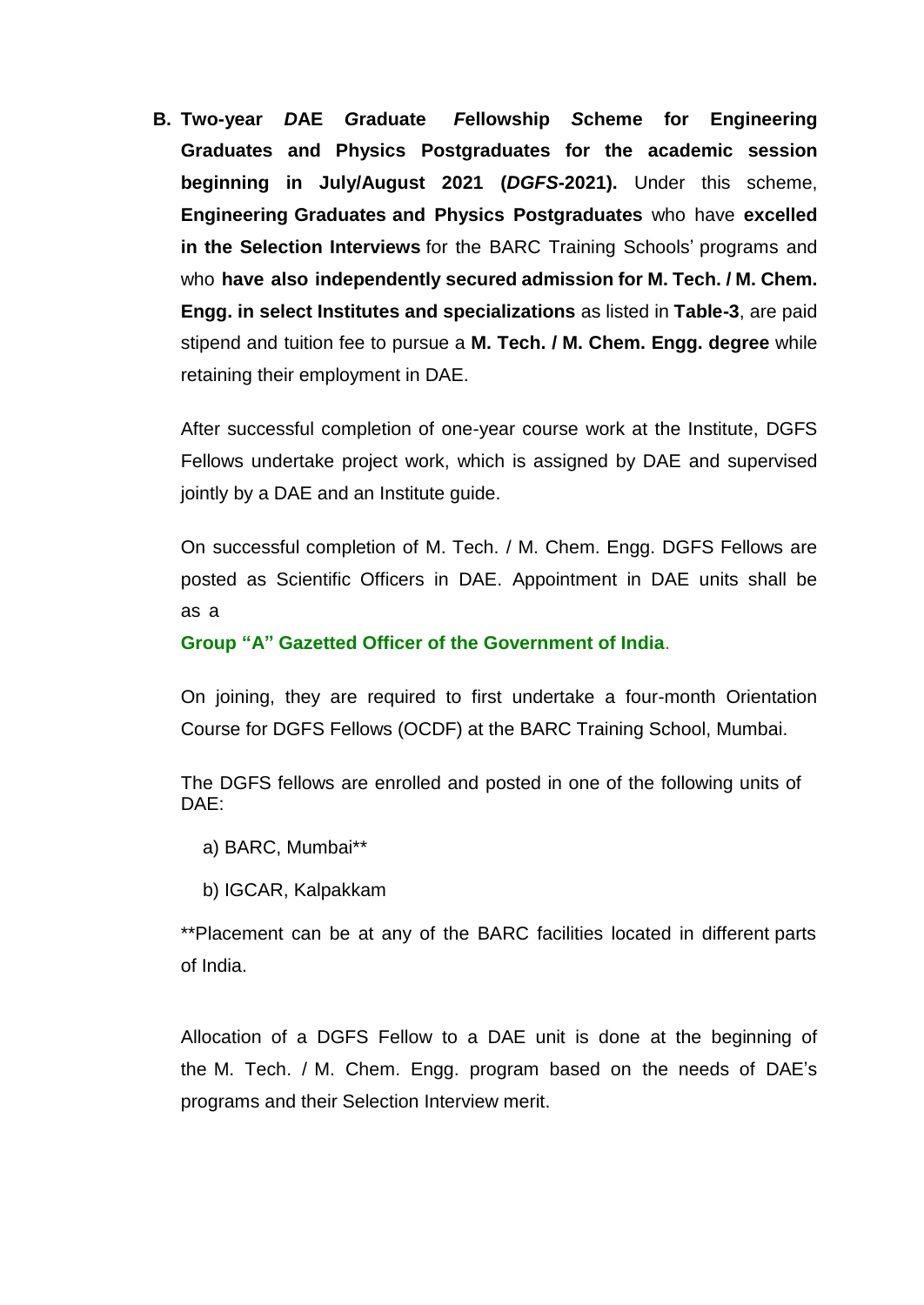**C. Stipend and Allowances during Training:** OCES TSOs and DGFS Fellows are paid a stipend of **₹ 55,000 per month** during the period of their Training and a one- time book allowance of ₹ 18,000. DGFS Fellows are reimbursed the tuition fee for M.Tech. / M.Chem.Engg. and are additionally paid a **onetime Contingency Grant of ₹ 25,000** to meet M.Tech. / M.Chem.Engg. project related expenses.

Boarding and Lodging in DAE Hostel is mandatory for OCES TSOs during the Training period. Boarding **and lodging in DGFS Institute hostel is mandatory for DGFS Fellows during M. Tech. / M. Chem. Engg. program.**

**Selected candidates** are required to execute an agreement and a **Personal Indemnity Bond** to serve DAE for at least three years after completion of Training. Indemnity Bond is for **₹ 6,78,000** for OCES TSOs and ₹ **13,58,000** for DGFS Fellows\*\*\*. **No third party surety is required.**

\*\*\*The Bond amount for DGFS Fellows pursuing M. Tech. / M. Chem. Engg. at certain DGFS Institutes may be different, depending on the tuition fee at the concerned Institute.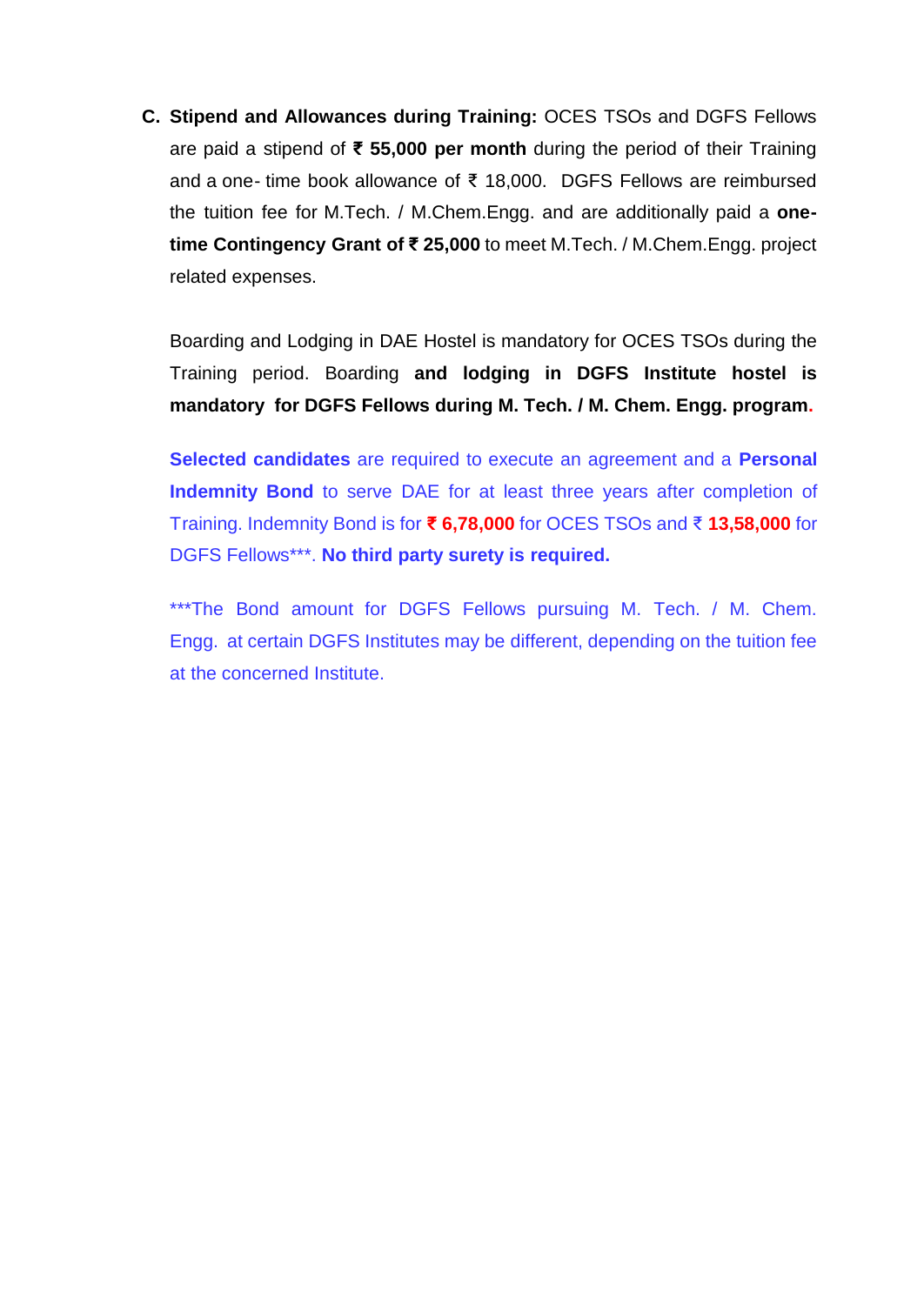## **2. Grade and Pay Scale**

Appointment after successful completion of Training Programme in all units shall be as a Scientific Officer "C" (SO/C) **in the Level 10 - ₹ 56,100 of the 7 th Central Pay Commission Pay Matrix**.

Appointment will be at the beginning of the pay scale with OCES TSOs getting **two or three increments** depending on their performance during the OCES program and the DGFS Fellows**#** getting **three or four increments** depending on their performance in M. Tech. / M. Chem. Engg. and four-month Orientation Course for DGFS Fellows (OCDF).

#DGFS Fellows whose performance in the M.Tech. / M.Chem.Engg. and OCDF programs is below a specified threshold will get zero increments.

**Monthly emoluments (with three increments) at the time of joining** including Dearness Allowance, House Rent Allowance and Transport Allowance at the present Mumbai rate, will be approximately **₹ 95,000.**

In addition, other Allowances such as **Leave Travel Concession by air**, every year up to first eight years (subject to conditions) and once in two years thereafter, **Children's Education Allowance** and **Professional Update Allowance** are also payable.

A comprehensive **Contributory Health Service Scheme** or equivalent for employees and their dependent family members is also available at all DAE Units.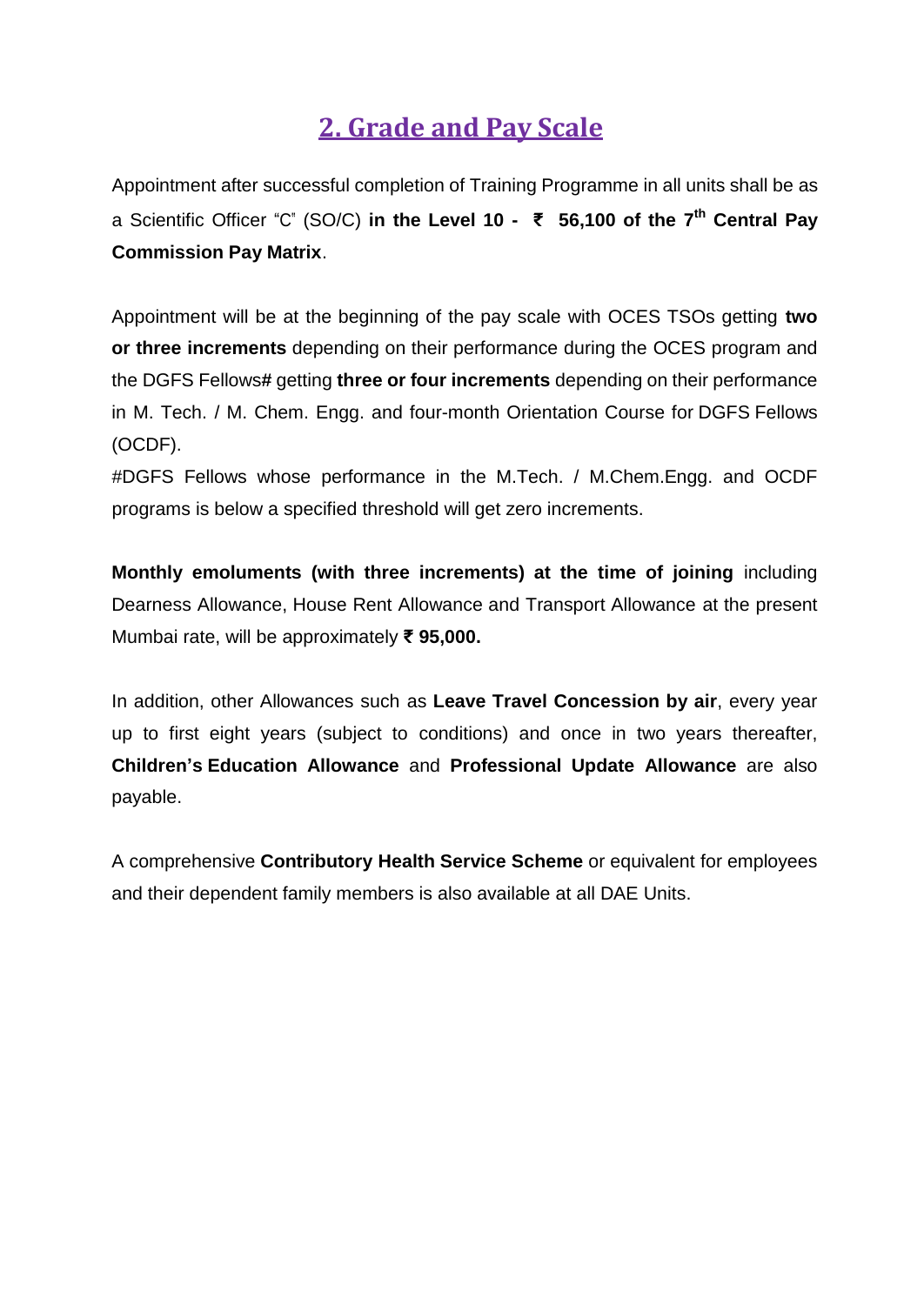## **3. Selection Process**

Selection to OCES/DGFS-2021 is a two-step process: Screening to short-list candidates followed by Selection Interviews of the short-listed candidates.

There is a separate selection process for each of the disciplines listed in Tables-1a and 1b except for FRT-M (code 30), FRT-E (code 31), QA&QC (code 32) and RSES (code 44).

- FRT-M (code 30) is an additional Training Scheme option available to applicants belonging to Mechanical Engineering or Chemical Engineering (codes 21 and 22).
- FRT-E (code 31) is an additional Training Scheme option available to applicants belonging to Electrical Engineering or Electronics Engineering (codes 24 and 25).
- QA&QC (code 32) is an additional Training Scheme option available to applicants belonging to Mechanical Engineering or Metallurgical Engineering (codes 21 and 23).
- RSES (code 44) is an additional Training Scheme option to applicants belonging to Nuclear Engineering, Physics and Chemistry disciplines (codes 29, 41 and 42). There is no separate Training Scheme called 'Nuclear Engineering (code 29)' and selected candidates belonging to Nuclear Engineering (code 29) will be allotted RSES (code 44) or Mechanical (code 21) or Chemical (Code 22) as their Training Schemes.

**A. Screening for Selection Interviews** is based on two alternative methods:

#### **1) On the basis of Online Examination:**

- i. Online Examination will be conducted in **September, 2021\*** in each of the nine Engineering disciplines (codes 21 - 29) and four Science disciplines (Codes  $41 - 43$  and  $45$ ) in more than forty cities spread across India.
- ii. Travel Allowance is not paid for appearing in it.
- iii. Candidates who register for the Online Examination will be permitted to book an examination slot and examination centre based on availability in August, 2021\*. The allotment will be done on first come first served basis.
- iv. All candidates appearing for the BARC Online Examination will be awarded a BARC Online Examination Score as per the methodology outlined in Annexure-1. Shortlisting of these candidates for Selection Interview will be based on this Online Examination Score.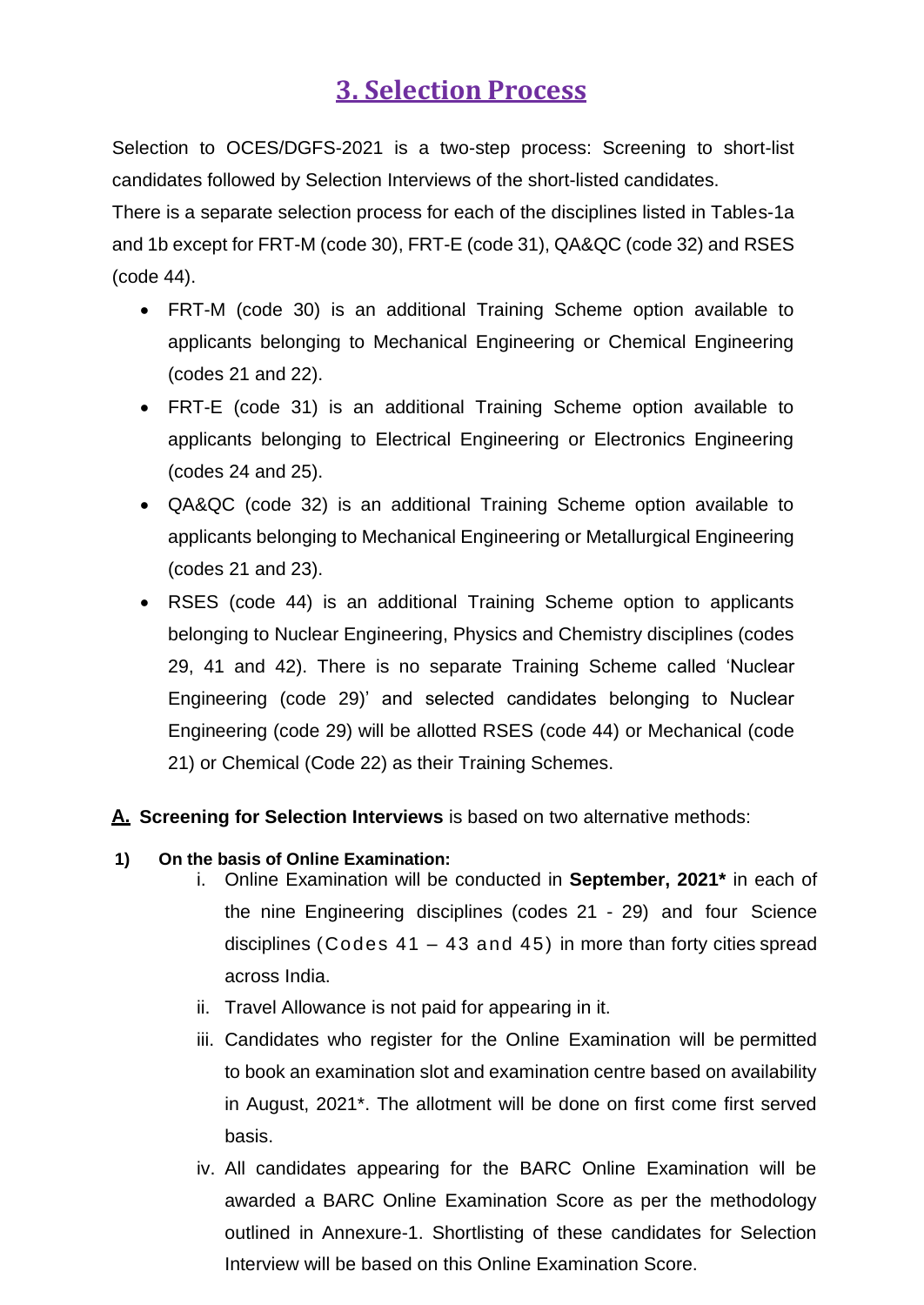#### **2. On the basis of GATE score**:

Candidates will be screened in for Selection Interview on the basis of a valid **GATE-2020 or GATE-2021 score in the applicable GATE subject**. **Applicants with a degree in "Nuclear Engineering" will be screened in only on the basis of Online Examination to be conducted in September, 2021\*.**

#### **Candidates may note the following:**

- 1. At the time of application, candidates can choose **any one or both** of the above screening options**.** As the cutoff GATE scores for screening in to Selection Interviews will be finalized only after the conclusion of the Online Examination, candidates are advised to maximize their chance of being screened in to the Selection Interview by **availing both the Screening Channels (GATE score as well as Online Examination)** detailed above.
- 2. Candidates who opt for screening through **Online Examination** will be permitted to book an examination slot at a centre of their choice, subject to availability. Alerts by **email as well as SMS** will be sent to all candidates who have opted for the Online Examination on their registered email addresses and mobile numbers as well as announced on this website, after allotment of examination slots. Examination slots will be allocated on first come, first served basis, subject to availability**. Candidates are advised to visit this website regularly for updates regarding this.**
- 3. The candidates who have opted for screening **only on the basis of a GATE Score will not be allotted an examination slot** for the Online Examination.
- 4. Students graduated/graduating with a Masters Degree from University of Mumbai – Department of Atomic Energy Centre for Excellence in Basic Sciences (UM-DAE CBS) and National Institute of Science Education and Research (NISER), Bhubaneswar in the academic year **2019-2020 / 2020-2021**, and whose Cumulative Grade Performance Average (**CGPA)** is greater than or equal to **7.5** on a scale of **10** will directly be screened into the Selection Interview stage, provided they meet all other eligibility requirements of the **OCES/DGFS-2021** program. It is to be noted that this option of being screened in based on CGPA can be exercised only once. Such candidates should first submit their application for the **OCES/DGFS-2021** program on the Online Application Portal and subsequently forward their details through the Directors of their institutes.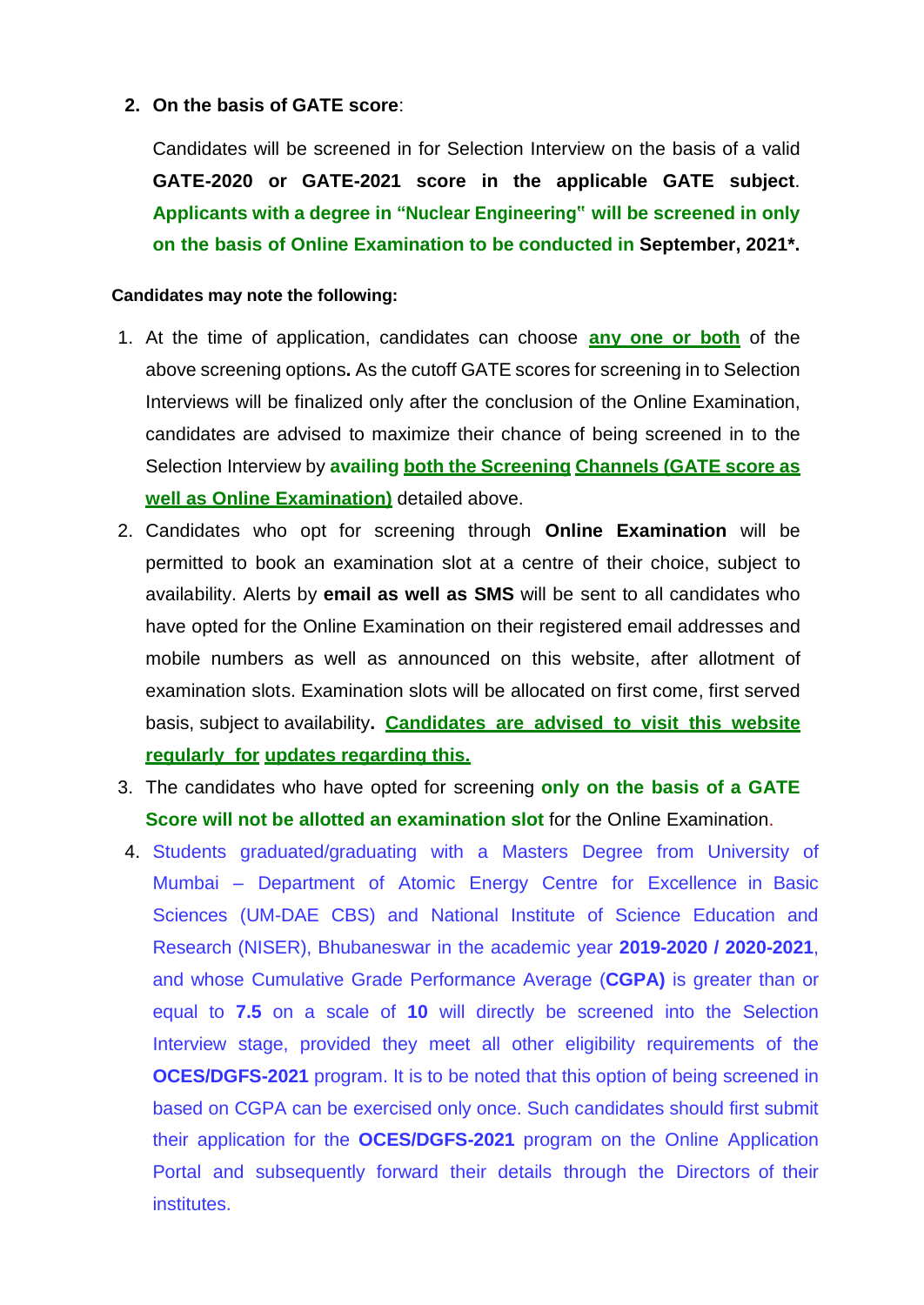#### **Other Opportunities:**

Candidates applying for OCES/DGFS-2021 may be considered for direct recruitment in Electronics Corporation of India Ltd. (ECIL) and Institute for Plasma Research (IPR). Such candidates will be governed by stipendiary norms of ECIL and IPR and terms and service conditions of ECIL and IPR respectively on absorption. A merit list created out of the Selection Interview Marks may also be used to offer admission to M.Sc. (Engg.)/Ph.D. or Diploma in Radiological Physics programs of BARC under the aegis of HBNI in the academic year 2021- 22. Students admitted to the M.Sc. (Engg.)/Ph.D. program will be paid a Fellowship/Stipend for the duration of their academic program. No permanent employment with DAE is assured to such Research Fellows.

#### **B. Selection Interviews:**

**Selection Interviews** of short-listed candidates will be conducted in Mumbai (in all disciplines except Geology) and Hyderabad (in Geology). Outstation applicants will be paid **two-way normal AC-III tier train fare to attend Selection Interview,** from their registered residential address, by shortest route or actual fare whichever is less.

**Probable period** of Selection Interviews is during **October, 2021\***. Short-listed candidates will be able to choose an Interview slot based on **availability in September, 2021\*.** Alerts by email as well as SMS will be sent to all candidates who have been short-listed for Selection Interview on their registered email addresses and mobile numbers as well as announced on this website, prior to commencement of the Interview slot booking process. **Candidates are advised to visit this website regularly for updates regarding this.**

**Final Selection for the OCES/DGFS-2021 programs will be based solely on performance in Selection Interview, subject to medical fitness**. A list of provisionally (subject to medical fitness) selected candidates will be displayed on this website in **the second week of November, 2021\***. The selected candidates will also be informed about their Selection by email and SMS.

**Candidates selected for OCES-2021, who have obtained admission for applicable M. Tech. / M. Chem. Engg. programs in DGFS Institutes and who wish to be considered for DGFS, must provide details of their M. Tech. / M. Chem. Engg. admission by third week of November 2021\*.**

All dates are tentative and applicants must regularly visit this website for updates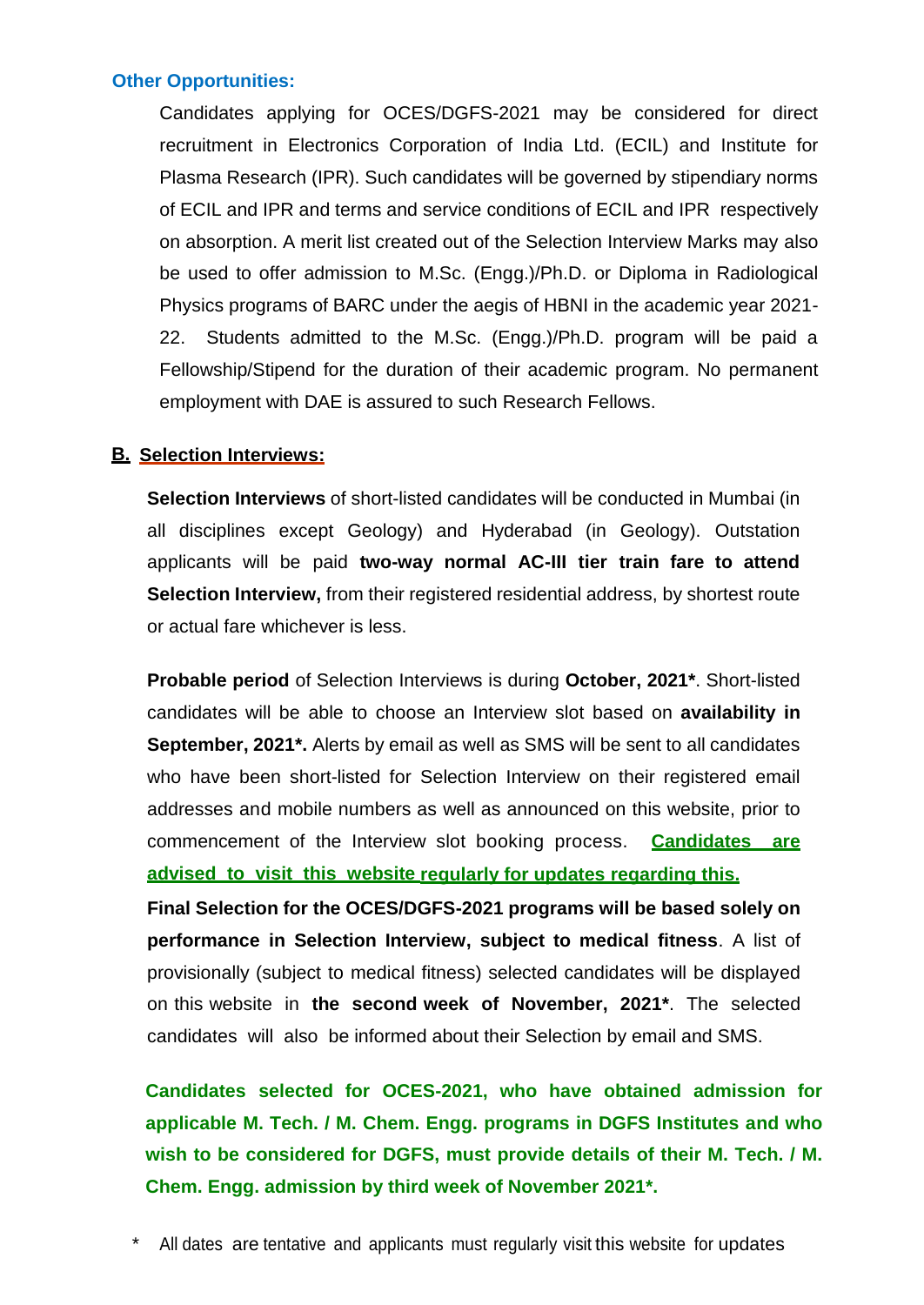## **4. Eligibility Criteria**

- **A. Qualifying Degrees and Other Academic Requirements for OCES/DGFS-2021**
	- **a) For Engineering Disciplines (codes ME (21), CH (22), MT(23), EE(24), EC(25), CS(26), IN(27), CE(28), NE(29) as per Table-1a ):**
		- i. B.E. / B.Tech. / B.Sc. (Engineering) / 5-year Integrated M.Tech. with a minimum of 60%\* aggregate marks in one of the above mentioned eight engineering disciplines mentioned in **Table-1a.**
		- ii. It is to be noted that there is no Training discipline called "Nuclear Engineering" and applicants with a degree in "Nuclear Engineering" will be allotted RSES at the BARC Training School, Mumbai or Mechanical (ME code 21) or Chemical (CH – Code 22) at the BARC Training Schools at Mumbai, Kalpakkam or NFC-Hyderabad, as their Training Scheme.
		- iii. Applicants opting to be considered on the basis of a GATE Score must have a valid **GATE-2020 or GATE-2021 Score in the same engineering discipline as the qualifying degree discipline. The applicable GATE subjects are listed in Table-1a.**
		- **iv. Those having qualifying degree in branches like Aerospace, Automobile, Automotive, Aeronautical Engineering, Industrial Production, Reliability, Ceramics, Architecture, Geology, Mining, Bio-Medical Electronics/ Instruments, Communication, Information Technology, Master of Computer Applications, Dyes & Dye Intermediates, Electrochemical, Energy Systems, Oils & Fats, Paints & Varnishes, Petrochemicals, Plastics, Paper, Sugar Technology, Textiles, Mechatronics, Power Engineering, Power Plant Engineering, Control Engineering, Software Engineering, Electronics and Computer Engineering etc. are NOT eligible.**
	- **b) For Fast Reactor Technology-M (FRT-M, code 30):**

B.E. / B.Tech. / B.Sc.(Engineering) / 5-year Integrated M.Tech. in Mechanical Engineering or Chemical Engineering with minimum of 60%\* aggregate marks in qualifying degree. FRT-M is an additional Training Scheme option available to applicants belonging to Mechanical Engineering or Chemical Engineering (codes 21 and 22)and hence there will not be separate screening test or Selection interview.

#### **c) For Fast Reactor Technology-E (FRT-E, code 31):**

B.E. / B.Tech. / B.Sc.(Engineering) / 5-year Integrated M.Tech.in Electrical Engg. / Electronics Engg. / Electronics & Communication Engg. / Electronics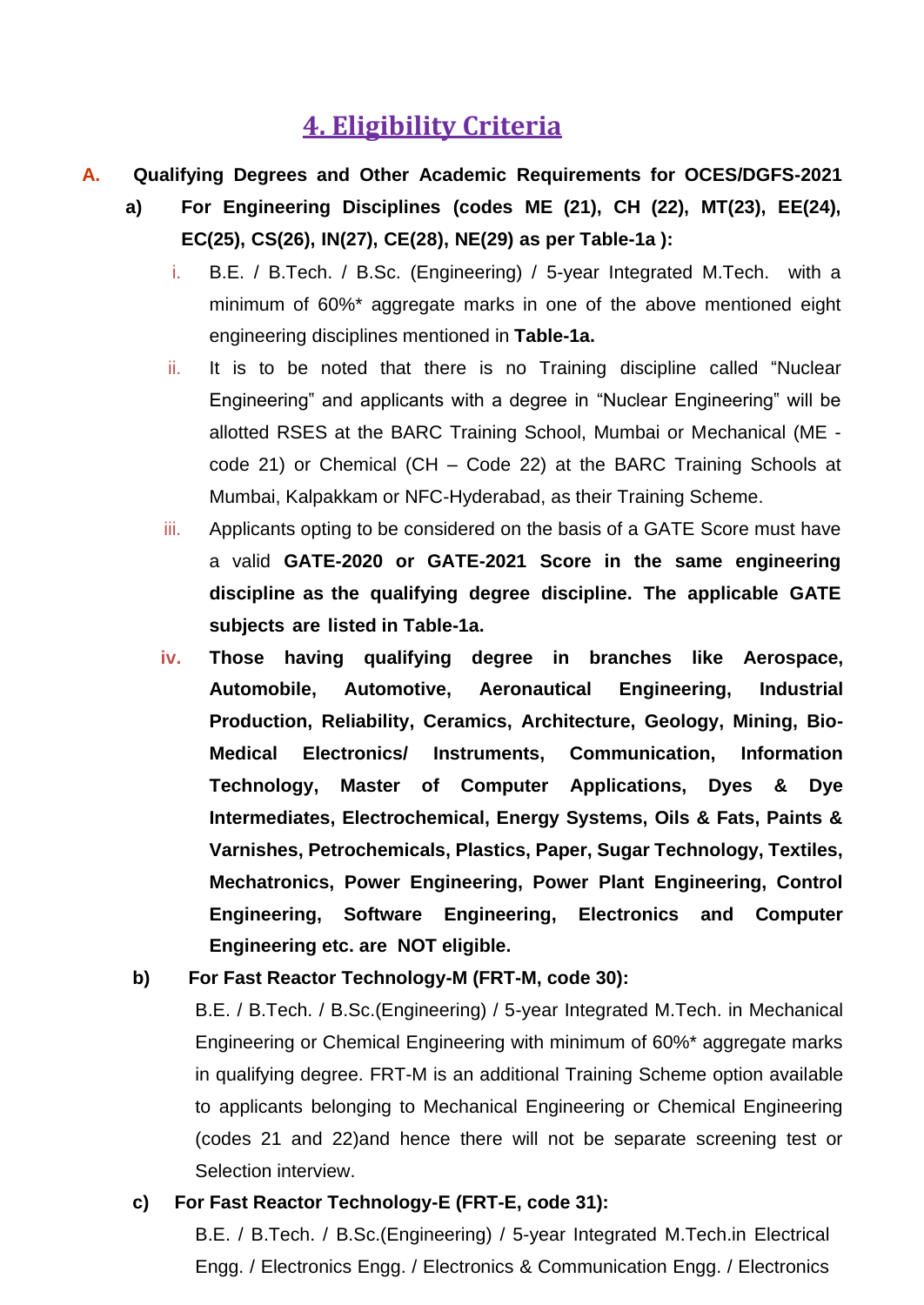& Controls Engg. / Electrical & Electronics Engg. / Electronics & Instrumentation Engg.with minimum of 60%\* aggregate marks in qualifying degree. FRT-E is an additional Training Scheme option available to applicants belonging to Electrical Engineering or Electronics Engineering (codes 24 and 25) and hence there will not be separate screening test or Selection interview.

### **d) For Quality Assurance & Quality Control (QA&QC, code 32):**

B.E. / B.Tech. / B.Sc.(Engineering) / 5-year Integrated M.Tech. in Mechanical Engineering or Metallurgy / Metallurgy & Materials Engineering / Metallurgy & Materials Science / Metallurgical Engineering / Metallurgical & Materials Engineering / Metallurgical Engineering & Materials Science / Materials Science & Engineering with minimum of 60%\* aggregate marks in qualifying degree. QA&QC is an additional Training Scheme option available to applicants belonging to Mechanical Engineering or Metallurgical Engineering (codes 21 and 23) and hence there will not be separate screening test or Selection interview.

### **e) For Physics Discipline (code PH (41)) (Table-1b):**

- i. M.Sc. in Physics / Applied Physics with Physics and Mathematics at B.Sc. or at subsidiary and/or ancillary level in case of 5-year integrated M.Sc. or B.E./ B.Tech. in Engineering Physics with a minimum of 60%\* aggregate marks in the qualifying degree.
- ii. M. Sc. candidates (other than those applying with a 5-year integrated M.Sc. degree) must additionally have a minimum of 60%\* aggregate marks in B.Sc.
- iii. Physics postgraduate applicants opting to be considered on the basis of a GATE Score should have a valid **GATE-2020 or GATE-2021** Score in "Physics".
- iv. Applicants having B.E./ B.Tech. in "Engineering Physics" as qualifying degree can apply on the basis of a valid **GATE-2020 or GATE-2021** Score either in "Physics" or in "Engineering Sciences".

### **f) For Chemistry Discipline (code CY(42)) (Table-1b):**

- **i.** M.Sc. in Chemistry with Physics up to B.Sc. or at subsidiary and / or ancillary level in case of 5-year integrated M.Sc. and Mathematics at Std. XII or at B.Sc. or at subsidiary and / or ancillary level in case of 5-year integrated M.Sc., with a minimum of 60%\* aggregate marks in M.Sc.
- **ii.** All candidates (other than those applying with a 5-year integrated M.Sc. degree) must additionally have a minimum of 60%\* aggregate marks in B.Sc.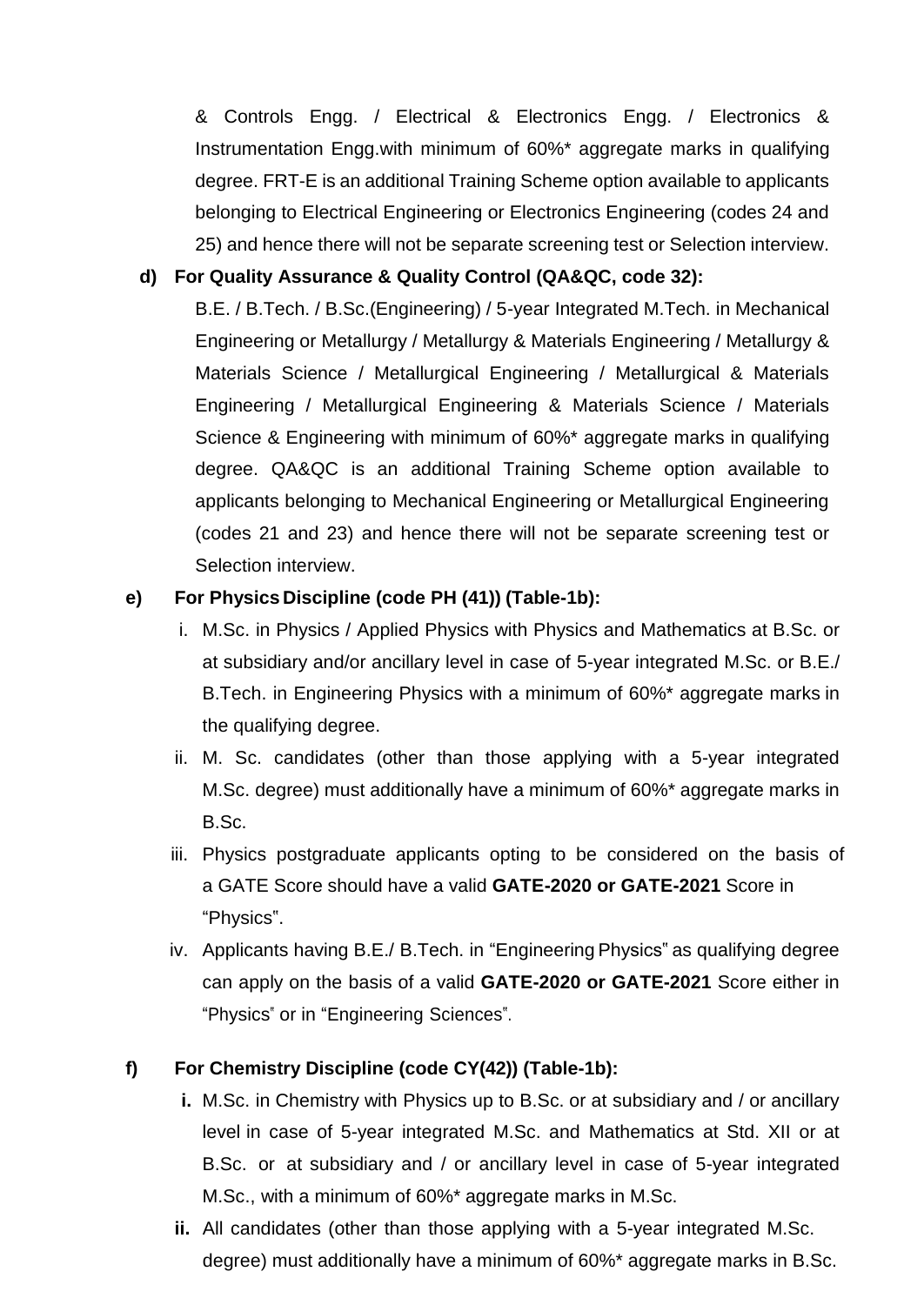**iii.** Applicants opting to be considered on the basis of a GATE Score should have a valid GATE-2020 or GATE-2021 Score in "Chemistry".

### **g) For Biosciences Discipline (code BS(43)) (Table-1b):**

- i. M.Sc. in Agriculture, Biochemistry, Microbiology, Molecular Biology, Biotechnology, Genetics, Botany, Zoology, Plant Science, Plant Breeding, Plant Pathology, Entomology, Food Technology, Animal Science, Life Sciences, Biomedical Sciences and Biosciences with a minimum of 60%\* aggregate marks in M.Sc. as well as in B.Sc. (except for 5-year integrated M.Sc.); or B.E. / B.Tech. / B.Sc. (Tech) only in Food Technology with minimum of 60%\* aggregate marks.
- ii. M.Sc. applicants should have studied one out of Physics or Chemistry or Biochemistry or Agriculture Chemistry as a subject at the B.Sc. stage or at subsidiary and / or ancillary level in case of 5- year integrated M.Sc.
- iii. Applicants opting to be considered on the basis of a GATE Score should have a valid **GATE-2020 or GATE-2021** Score in "Life Sciences" or in "Biotechnology".
- IV. **Those having M.Sc. with specialization in subjects like Fisheries, Horticulture, Forestry, Agronomy, Animal Husbandry, Marine Biology, Bioanalytical Sciences, Bioinformatics and Home Science etc and B.E / B.Tech./ M.Tech. in Biotechnology/ Genetic Engineering/ Biomedical Engineering are Not eligible.**

### **h) For Radiological Safety & Environmental Science (code RSES(44)):**

- i. B.E. / B.Tech. / B.Sc.(Engg.) / 5-year Integrated M.Tech. in Nuclear Engineering / Nuclear Technology / Nuclear Science & Technology with minimum of 60%\* aggregate marks or M.Sc. in Physics /Applied Physics or Chemistry with a minimum of 60%\* aggregate marks with Physics and Chemistry up to B.Sc. or at subsidiary and/or ancillary level in case of 5-year integrated M.Sc.
- ii. Eligible M.Sc. candidates must have passed in Mathematics at Std. XII or at B.Sc. or at subsidiary and / or ancillary level in case of 5-year integrated M.Sc.
- iv. All science postgraduate candidates (other than those applying with a fiveyear integrated M.Sc. degree) must additionally have a minimum of 60%\* aggregate marks in B.Sc. RSES is an additional Training Scheme option to applicants belonging to Nuclear Engineering, Physics and Chemistry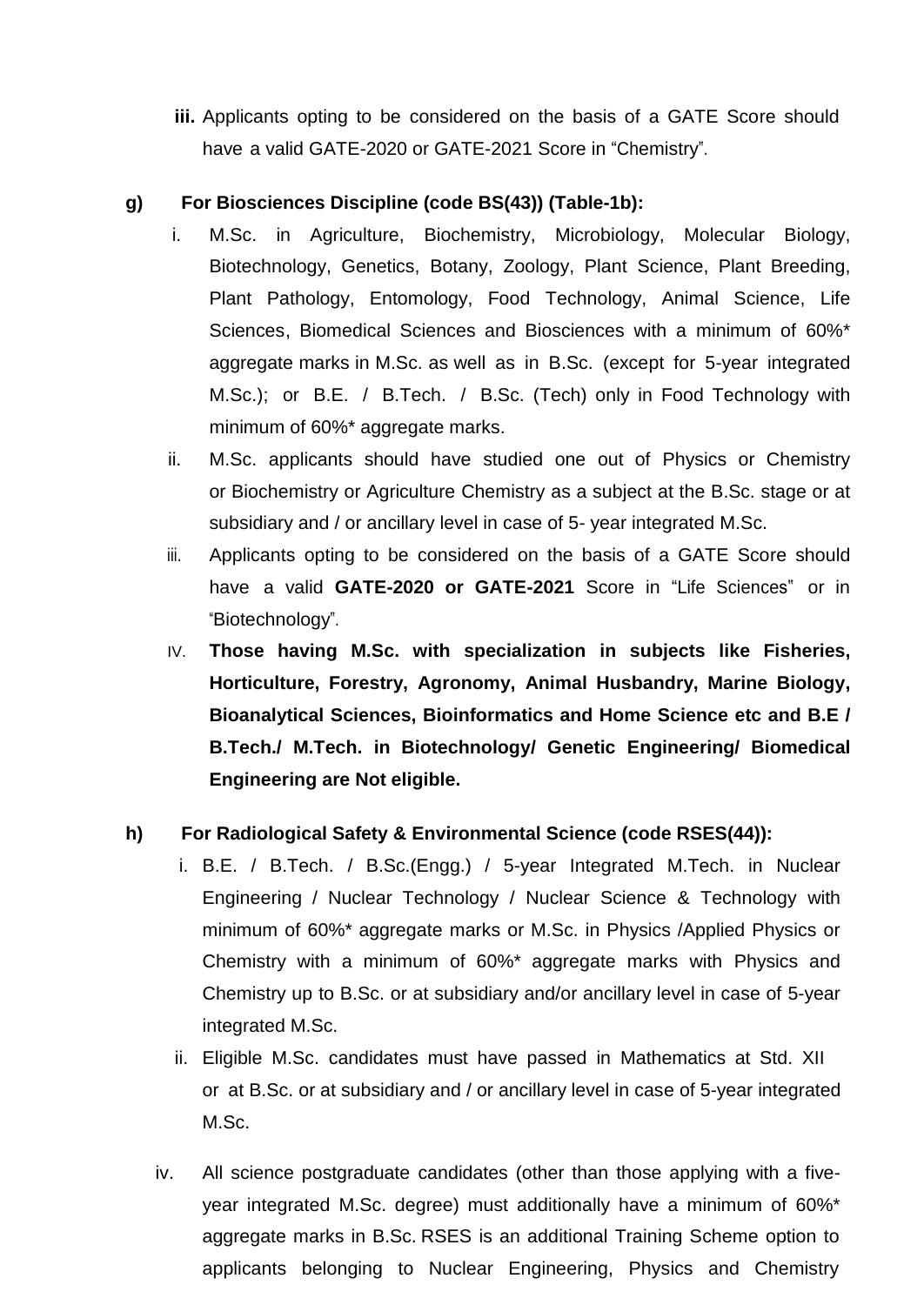disciplines (codes 29, 41 and 42) and hence there will not be separate screening test or Selection interview

### **i) For Geology Discipline (Code GE(45)) (Table-1b):**

- **i.** M.Sc or equivalent M.Tech in Geology / Applied Geology / Applied Geochemistry with Geology at B. Sc. or at subsidiary and / or ancillary level in case of 5-year integrated M.Sc., or 5-year integrated M.Tech. in Geological Technology.
- **ii.** Eligible candidates must have two subjects out of Mathematics, Physics and Chemistry up to B.Sc. or at subsidiary and/or ancillary level in case of 5 year integrated M.Sc./5-year integrated M.Tech., with a minimum of 60%\* aggregat**e** marks in M.Sc./M.Tech.
- **iii.** All eligible candidates (other than those applying with a 5-year integrated M.Sc. / M.Tech. degree) must have a minimum of 60%\* aggregate marks in B. Sc. also.
- **iv.** Additionally, eligible candidates must have passed Mathematics in Std. XII.
- **v.** All applicants opting to be considered on the basis of a GATE Score should have a valid **GATE-2020 or GATE-2021** Score in "Geology and Geophysics"**.**
- **j) Those having M.Sc. (by research) or Ph.D. are not eligible.**

**\*A minimum of 60% aggregate marks means the marks as per the ordinances of the respective university.**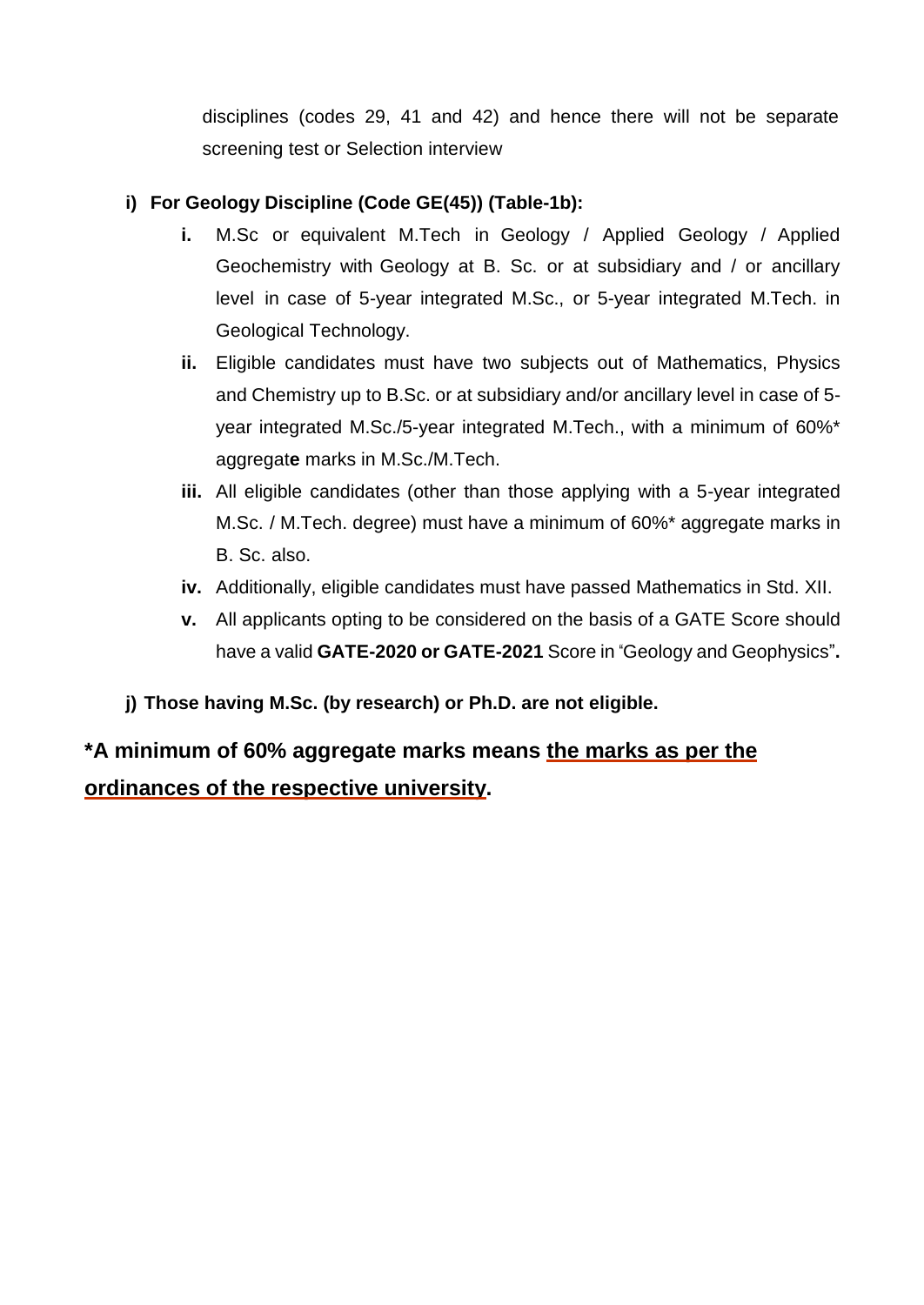### **B. Admission to DGFS:**

- **i.** Candidates having a qualifying degree in the Engineering disciplines (ME(21), CH(22), MT(23), EE(24), EC(25), CS(26), IN(27) & CE(28)) or in Physics (PH(41)) and who meet the corresponding eligibility criteria listed above are eligible to apply for DGFS provided they are selected for **OCES-2021** and additionally secure admission for M.Tech./ M.Chem. Engg. starting in the academic year 2021 in select Institutes and in specializations listed in Table-3.
- **ii.** Confirmation of M.Tech. / M.Chem.Engg. admission should be communicated by **third week of November, 2021#.**
- **iii. Securing admission in one of the valid M. Tech. specializations at one of the DGFS Institutes along with Selection for OCES, does not guarantee the award of a DGFS Fellowship as DGFS is offered as per the needs of DAE"s programs and only to the most meritorious candidates as per Selection Interview performance.**
- **C. Age Limit (Age as on August 1, 2021):**
	- **i. General Category - 26 years,**
	- ii. **OBC - 29 years,**
	- iii. **SC/ST – 31 years,**
	- iv. **Dependents of those who died in the riots of 1984 (Dep1984) – 31 years,**
	- v. **Persons domiciled in Kashmir Division of Jammu & Kashmir State from 01/01/1980 to 31/12/1989 (Domicile of Kashmir) – 31 years.**

**Physically Challenged persons of all categories are eligible for age relaxation of 10 years.**

- **D. Nationality**: Applicant must be a citizen of India.
- **E. Applicants working in Central or State Governments or their Units / PSUs / Aided Institutes should produce a No Objection Certificate (NOC) from their organization at the time of Selection Interview, failing which they may not be interviewed.**

### **F. Application Fee:**

- **i.** A non-refundable Application Fee of **₹ 500** is chargeable from the male applicants belonging to General and OBC categories.
- **ii. Woman c a n di da te s , candidates belonging to SC/ST, Dependents of Defence Personnel Killed in Action (DODPKIA) and Physically Challenged candidates are exempted from payment of Application Fee.**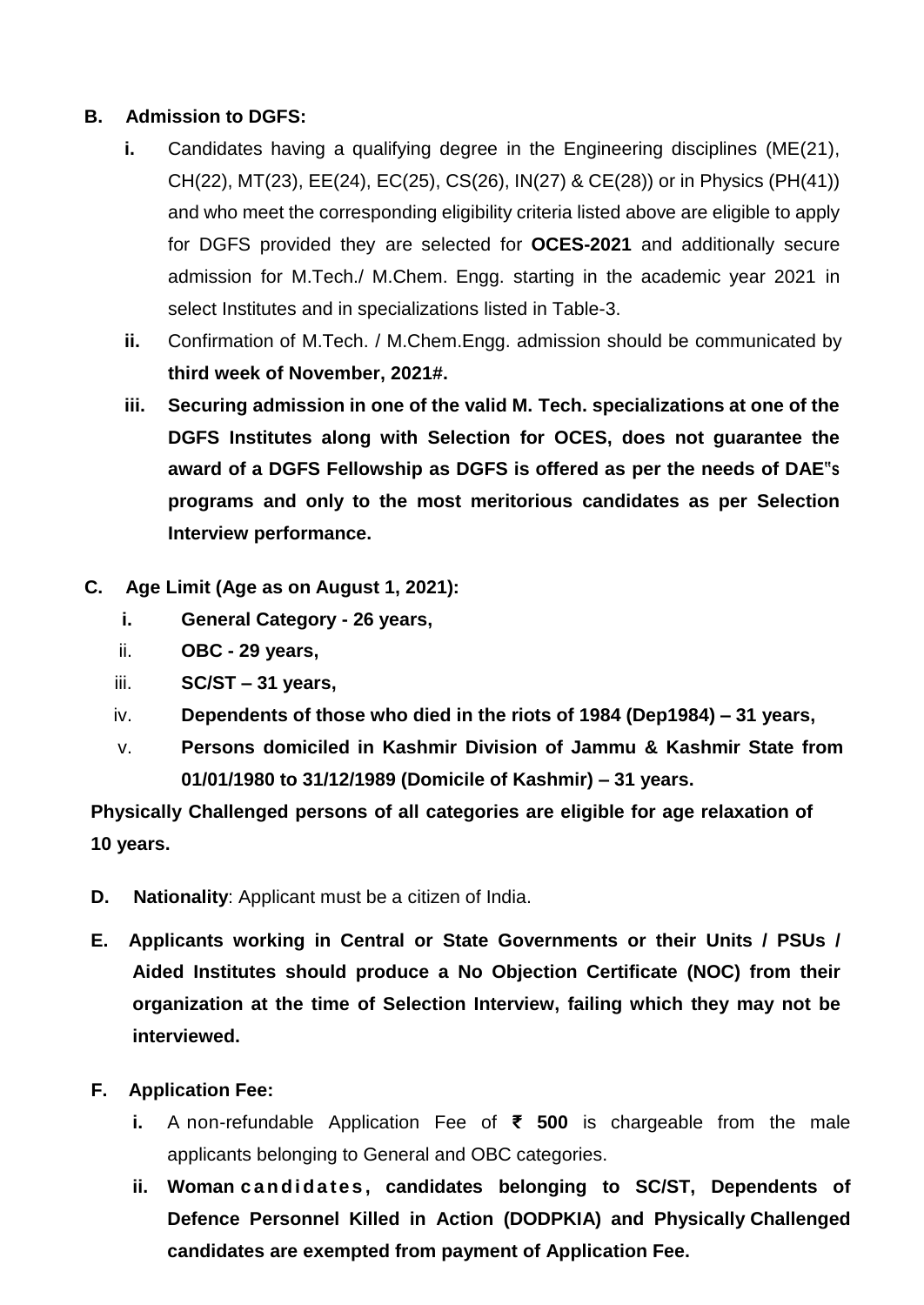**Candidates awaiting final results, may also apply.**

**If selected, candidates who are eligible in all other respects but are awaiting final results will be allowed to commence course work. However, retention of these candidates in the OCES or DGFS programs is subject to the mark-sheet of their final result, which meets the eligibility requirements of the OCES/ DGFS-2021 program, being submitted by Dec 30, 2021 in case of OCES TSOs and as per the requirement of the concerned DGFS Institutes in the case of DGFS Fellows.**

# All dates are tentative and applicants must regularly visit this website for updates.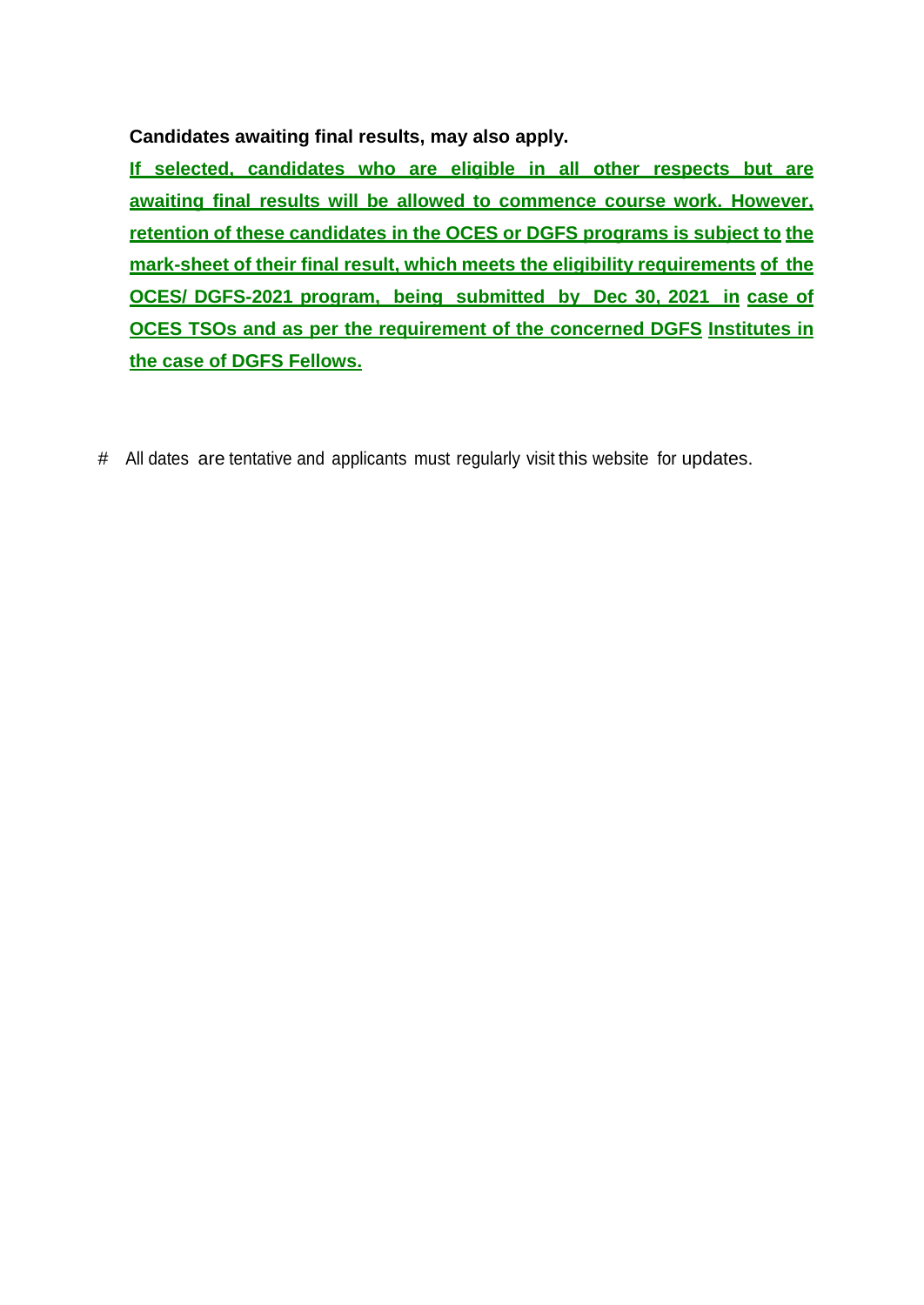## **5. How to Apply**

#### **ONLY ONLINE APPLICATIONS WILL BE ACCEPTED.**

- Candidates have to fill up the Online Application form provided on this website.
- Candidates need to register through **"Apply Online" link** by providing essential information like name, mother's name, date of birth, e-mail id and a preferred login id. *It may be noted that the details provided at this stage cannot be modified later on, and hence the candidates are advised to be careful in entering the details***.**
- Upon successful registration, the candidates can activate their account either through the OTP sent to their registered mobile number or through the Activation link sent to the candidates' registered email id.
- Once the candidate's account is activated, he/she can subsequently log in multiple times through **"Candidate's Login" link** to fill in the Online Application form.
- While filling the form, the candidates are required to upload their recent passport sized photograph (4.5x3.5cm) in JPG format (of size not more than 50 kb) and a scanned copy of their signature (2x4.5cm, in JPG format with size not exceeding 20 kb).
- After filling in all the required details, the candidates who are required to pay the Application Fee (₹ 500 plus applicable bank charges) may make Online payment using net banking / debit card / credit card. On clicking on the "Make Payment" button in the payment page, the candidate is taken to the SBI Payment Gateway through which they can pay the application fee using any of the payment modes listed above. If the payment is successful, the candidates can proceed to final submission stage and complete their application. **The candidates must make the payment of Application Fee only once and no requests for refund of Application Fee will be entertained from any candidate**.
- **Finally, the candidates need to submit the filled form. Please note that no modifications** *I* **alterations would be permitted in the application form after final submission. Hence the candidates are advised to verify the correctness and adequacy of the information filled by them before the final submission. It is to be noted that only applications where 'Final Submission' process has been completed before the last date will be considered valid applications.**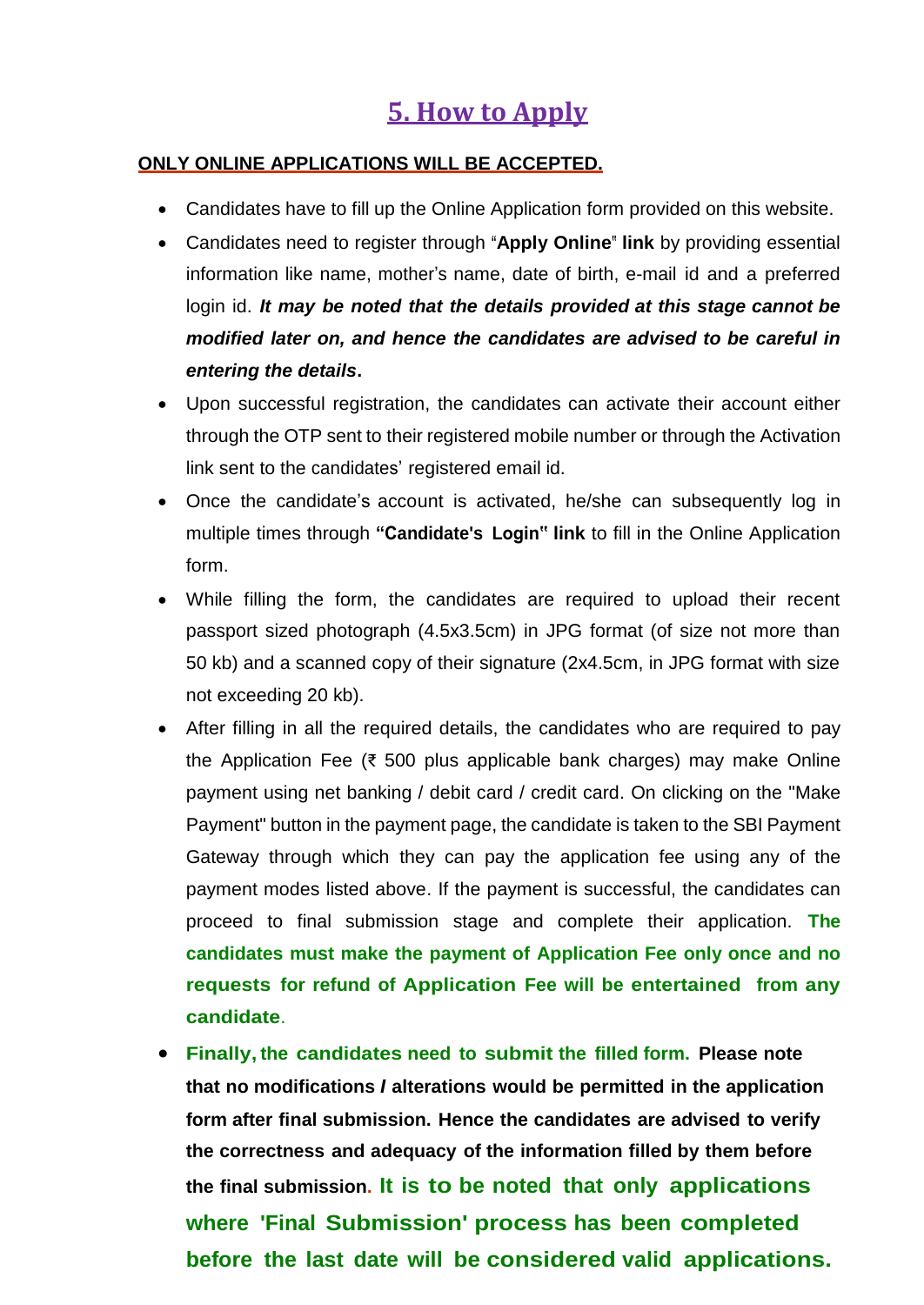Candidates have the following options available:

- i. "Final Submission"- On clicking this button, the details of the candidate are submitted and a Registration Number is generated for the candidate.
- ii. If the candidate wishes to do some modification before final submission, he *I* she is advised to click the "Home" link provided on the top of the page. However, it must be noted that the candidate must click the "Final Submission" button after the modification.
- A unique Registration Number will be generated for every candidate who has completed the Final Submission process, which must be used for all future correspondence.
- The candidates who wish to apply for screening on the basis of GATE-2020/GATE-2021 Score must upload their GATE Score during the Application Process. Candidates must enter their GATE score and GATE marks carefully.

Note: Candidates need not send any documents such as proof of age, proof of category, proof of application fee payment etc. or hard copy application.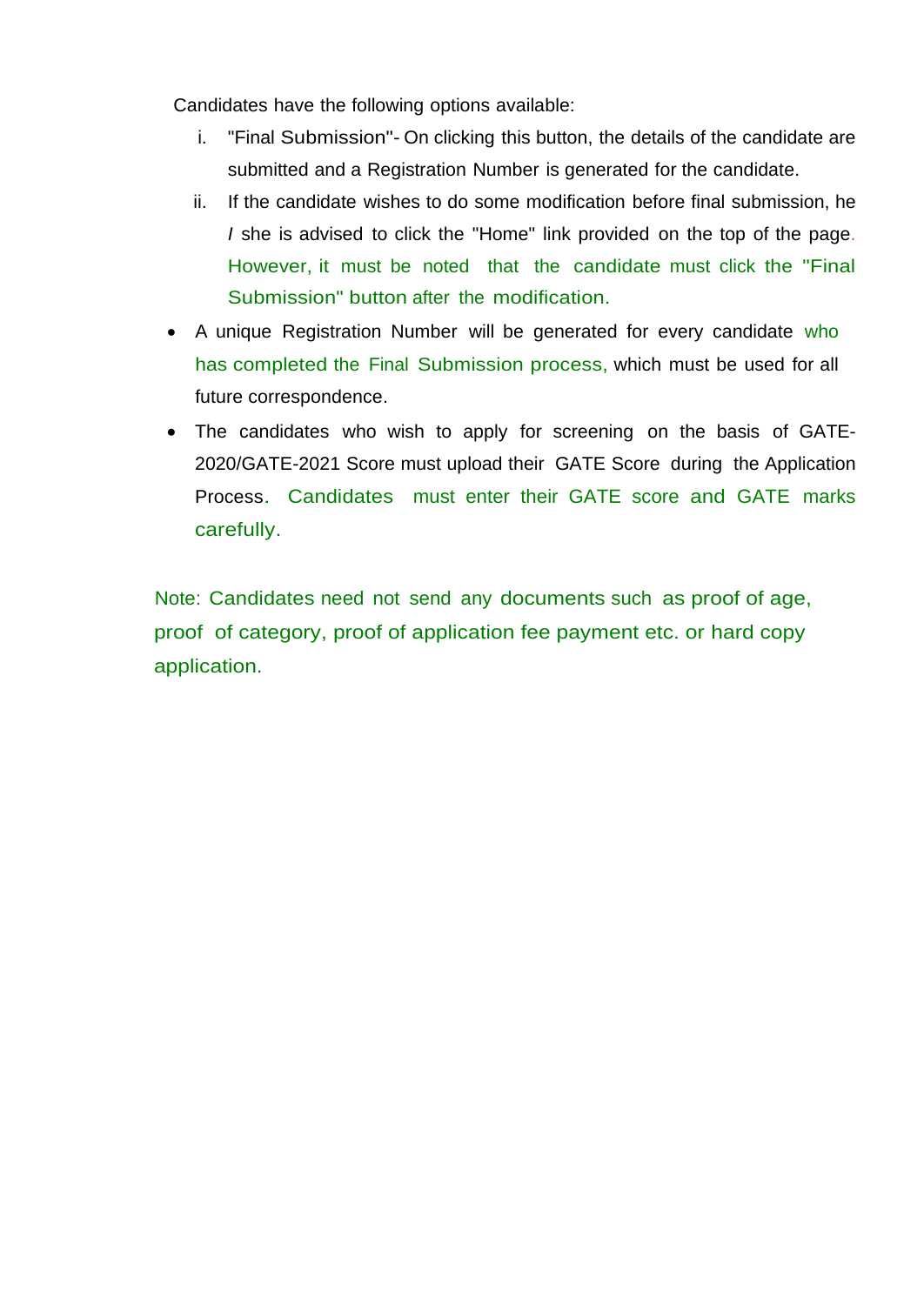#### **BARC – OCES/DGFS -2021 Flow chart & Instructions for Registration**



Note: **From Candidate Home, candidate can proceed to each successive stage of registration. After completion of each stage, he can also switch over and edit the previousstages, till the final submission is made.**

**Once Final Submission stage is completed, no further modification is possible.**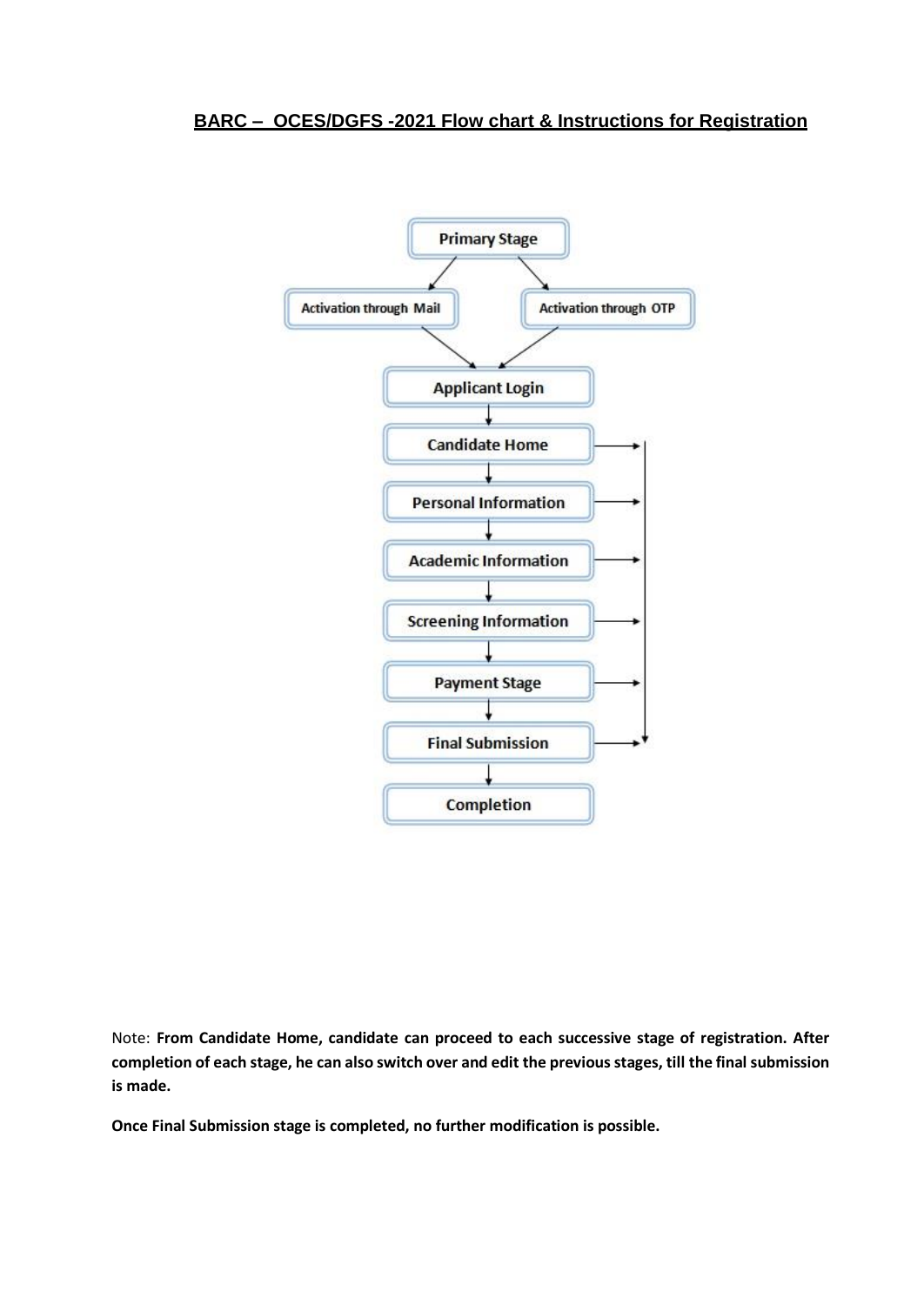## **Process & Instructions:**

**Application Procedure: 7 Simple Steps (Primary Stage, Activation, Personal Information, Academic Information, Screening information, Payment Stage, Final Submission) to be followed to apply online**

| Step 1: | Primary stage: In this first stage of registration, the candidates need to choose the<br>Applied Discipline (i.e. Examination Discipline) and Qualifying Degree. The candidate also<br>must enter other primary details like: Name, Mother's Name, DOB, Email ID, Mobile<br>number etc. The candidate should create a Unique Login Id and Password (These<br>credentials will be used to proceed to the next stage).                                                                                                                                                                                                                                                                                                              |
|---------|-----------------------------------------------------------------------------------------------------------------------------------------------------------------------------------------------------------------------------------------------------------------------------------------------------------------------------------------------------------------------------------------------------------------------------------------------------------------------------------------------------------------------------------------------------------------------------------------------------------------------------------------------------------------------------------------------------------------------------------|
| Step 2: | <b>Activation:</b><br>After completion of Primary stage, an OTP will be sent to candidate's registered mobile<br>number and an Activation link will be sent to the registered E-mail id. Candidate can<br>activate his application either by clicking that link or by using the "Activate through<br>OTP" option in the portal. The candidate can proceed further after the activation of<br>application.                                                                                                                                                                                                                                                                                                                         |
| Step 3: | <b>Personal Information:</b><br>After activation of application, the candidate can login through 'Application Login' with<br>the registered User id and password. After logging in, the candidate should fill his<br>Personal details like: Category, Address, etc and also do Photo & Signature Upload.                                                                                                                                                                                                                                                                                                                                                                                                                          |
| Step 4: | <b>Academic Information:</b><br>In this section, the candidate has to enter his Academic details like: $10^{th}$ , $12^{th}$ , relevant<br>degree details and Additional Qualifications (if applicable).                                                                                                                                                                                                                                                                                                                                                                                                                                                                                                                          |
| Step 5: | <b>Screening Information:</b><br>After completion of Academic Information, the candidate can proceed to the next<br>stage where he/she can choose the channel through which he/she would prefer to be<br>considered, i.e. Online examination or GATE. A candidate can opt for both channels<br>also.<br>In this stage, the candidate also can furnish his Examination centre choices. If the<br>candidate has chosen GATE as the screening channel, he has to enter the GATE score<br>and upload his Score card while applying.<br>Note: If the candidate enters his GATE score wrongly, he may not be shortlisted based<br>on GATE screening channel. In GATE score column, the candidate has to enter his score<br>out of 1000. |
| Step 6: | Payment:<br>Candidates who are required to make an Application Fee Payment can pay the fees<br>through the URL given in the Payment Stage. Payment can be done only through SBI<br>Payment Gateway. There is no refund for candidates who make multiple payment.<br>Candidates, who are exempted from paying fees can directly proceed to the Final<br>Submission.                                                                                                                                                                                                                                                                                                                                                                |
| Step 7: | <b>Final Submission:</b><br>Once all the other stages are completed, the candidate should make the Final<br>Submission to complete the Registration. The candidate should make sure that all the<br>information entered in the previous stages are correct, as no modification in<br>application can be made after making Final Submission. After this stage, a Registration<br>Number will be generated for the candidate. Candidates will be able to view and print<br>their application also.                                                                                                                                                                                                                                  |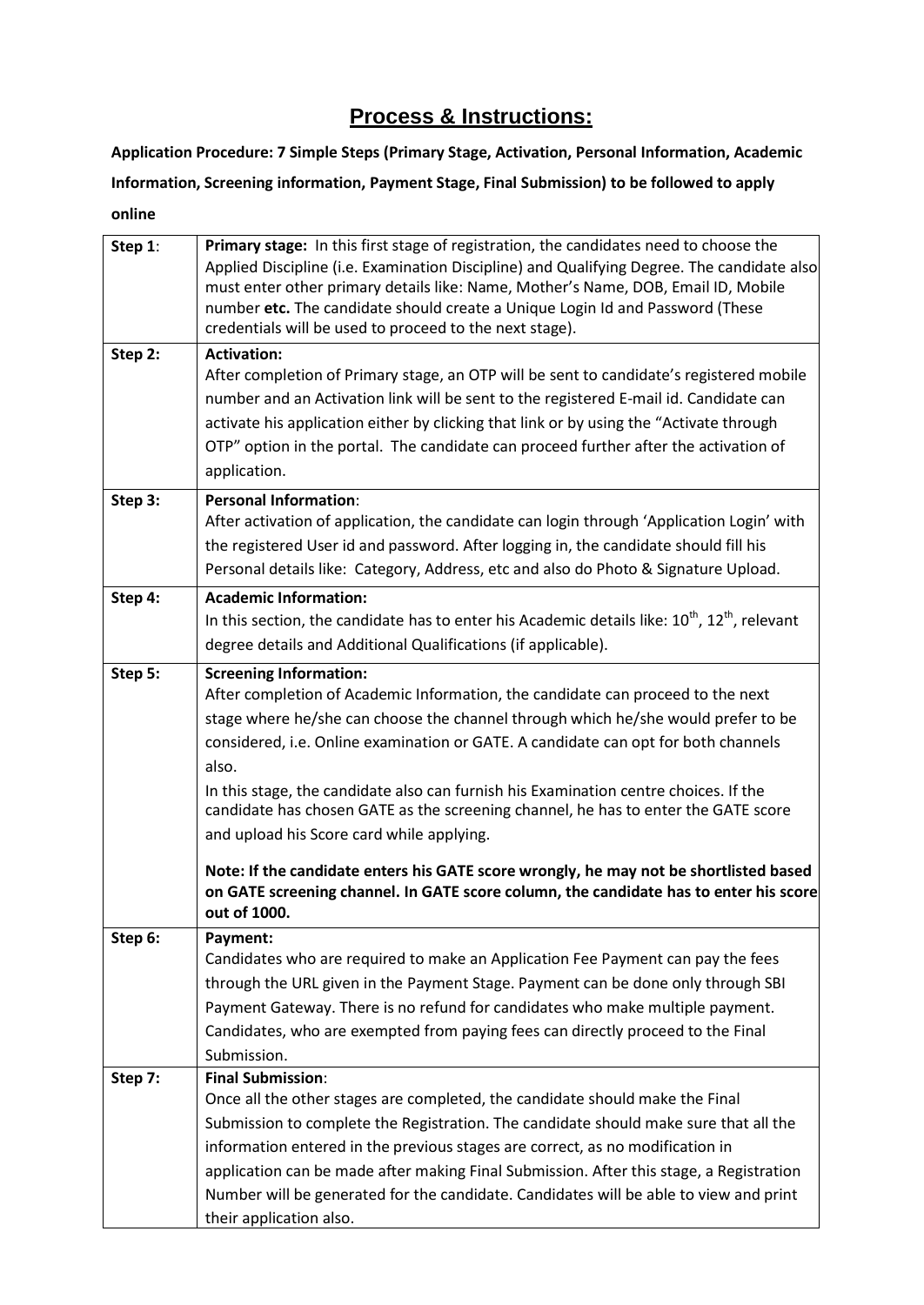# **6. Eligible Disciplines**

## **( Table 1a)**

| <b>CODE</b>   | Discipline to be<br><b>Selected in Online</b><br><b>Application Form</b><br>under which<br>candidate wishes to<br>apply | Eligible Subject/Discipline in<br>B.E./B.Tech./B.Sc. (Engg.)/5-Year Integrated<br>M. Tech. as awarded by University / Institute                                                                                                                                                                                                                                 | <b>GATE Subject</b>                                                                            |
|---------------|-------------------------------------------------------------------------------------------------------------------------|-----------------------------------------------------------------------------------------------------------------------------------------------------------------------------------------------------------------------------------------------------------------------------------------------------------------------------------------------------------------|------------------------------------------------------------------------------------------------|
| ME(21)        | Mechanical                                                                                                              | <b>Mechanical Engineering</b>                                                                                                                                                                                                                                                                                                                                   | <b>Mechanical Engineering</b>                                                                  |
| CH(22)        | Chemical                                                                                                                | <b>Chemical Engineering</b>                                                                                                                                                                                                                                                                                                                                     | <b>Chemical Engineering</b>                                                                    |
| MT(23)        | Metallurgical§                                                                                                          | <b>Metallurgy / Metallurgy &amp; Materials</b><br><b>Engineering / Metallurgy &amp; Materials Science</b><br>/ Metallurgical Engineering / Metallurgical &<br><b>Materials Engineering / Metallurgical</b><br><b>Engineering &amp; Materials Science / Materials</b><br><b>Science &amp; Engineering</b>                                                        | <b>Metallurgical Engineering</b>                                                               |
| EE(24)        | Electrical#                                                                                                             | <b>Electrical Engineering / Electrical &amp;</b><br><b>Electronics Engineering</b>                                                                                                                                                                                                                                                                              | <b>Electrical Engineering</b>                                                                  |
| EC(25)        | Electronics*#                                                                                                           | Electrical Engg. / Electronics Engg. /<br><b>Electronics &amp; Communication Engg. /</b><br>Electronics & Controls Engg. / Electrical &<br><b>Electronics Engg. / Electronics &amp;</b><br>Instrumentation Engg./                                                                                                                                               | Electronics &<br>Communication Engg.                                                           |
| CS(26)        | <b>Computer Science</b>                                                                                                 | <b>Computer Science / Computer Engineering/</b><br><b>Computer Science &amp; Engineering</b>                                                                                                                                                                                                                                                                    | Computer Science &<br><b>Information Technology</b>                                            |
| IN(27)        | Instrumentation**#                                                                                                      | <b>Instrumentation Engg. / Electronics &amp;</b><br>Instrumentation Engg./ Instrumentation<br>& Controls                                                                                                                                                                                                                                                        | Instrumentation<br>Engineering                                                                 |
| CE(28)        | Civil                                                                                                                   | <b>Civil Engineering</b>                                                                                                                                                                                                                                                                                                                                        | Civil Engineering                                                                              |
| <b>NE(29)</b> | Nuclear<br>Engineering§§                                                                                                | Nuclear Engineering / Nuclear Technology /<br><b>Nuclear Science &amp; Technology</b>                                                                                                                                                                                                                                                                           | NOT ELIGIBLE through<br><b>GATE</b>                                                            |
| FRT-M (30)    | <b>Fast Reactor</b><br>Technology-M\$                                                                                   | B.E./B.Tech./B.Sc. (Engg.)/5-year integrated<br>M. Tech. in Mechanical or Chemical<br><b>Engineering</b>                                                                                                                                                                                                                                                        | Same as qualifying degree<br>discipline i.e. Mechanical or<br><b>Chemical Engineering</b>      |
| $FRT-E(31)$   | <b>Fast Reactor</b><br>Technology-E\$\$                                                                                 | B.E./B.Tech./B.Sc. (Engg.)/5-year integrated<br>M. Tech. in Electrical Engg. / Electronics<br>Engg. / Electronics & Communication Engg.<br>/ Electronics & Controls Engg. / Electrical &<br><b>Electronics Engg. / Electronics &amp;</b><br><b>Instrumentation Engg.</b>                                                                                        | Same as qualifying degree<br>discipline i.e. Electrical or<br><b>Electronics Engineering</b>   |
| QA&QC(32)     | <b>Quality Assurance</b><br>& Quality<br>Control\$\$\$                                                                  | B.E./B.Tech./B.Sc. (Engg.)/5-year integrated<br>M. Tech. in Mechanical or Metallurgy /<br>Metallurgy & Materials Engineering /<br>Metallurgy & Materials Science /<br>Metallurgical Engineering / Metallurgical &<br><b>Materials Engineering / Metallurgical</b><br><b>Engineering &amp; Materials Science / Materials</b><br><b>Science &amp; Engineering</b> | Same as qualifying degree<br>discipline i.e. Mechanical or<br><b>Metallurgical Engineering</b> |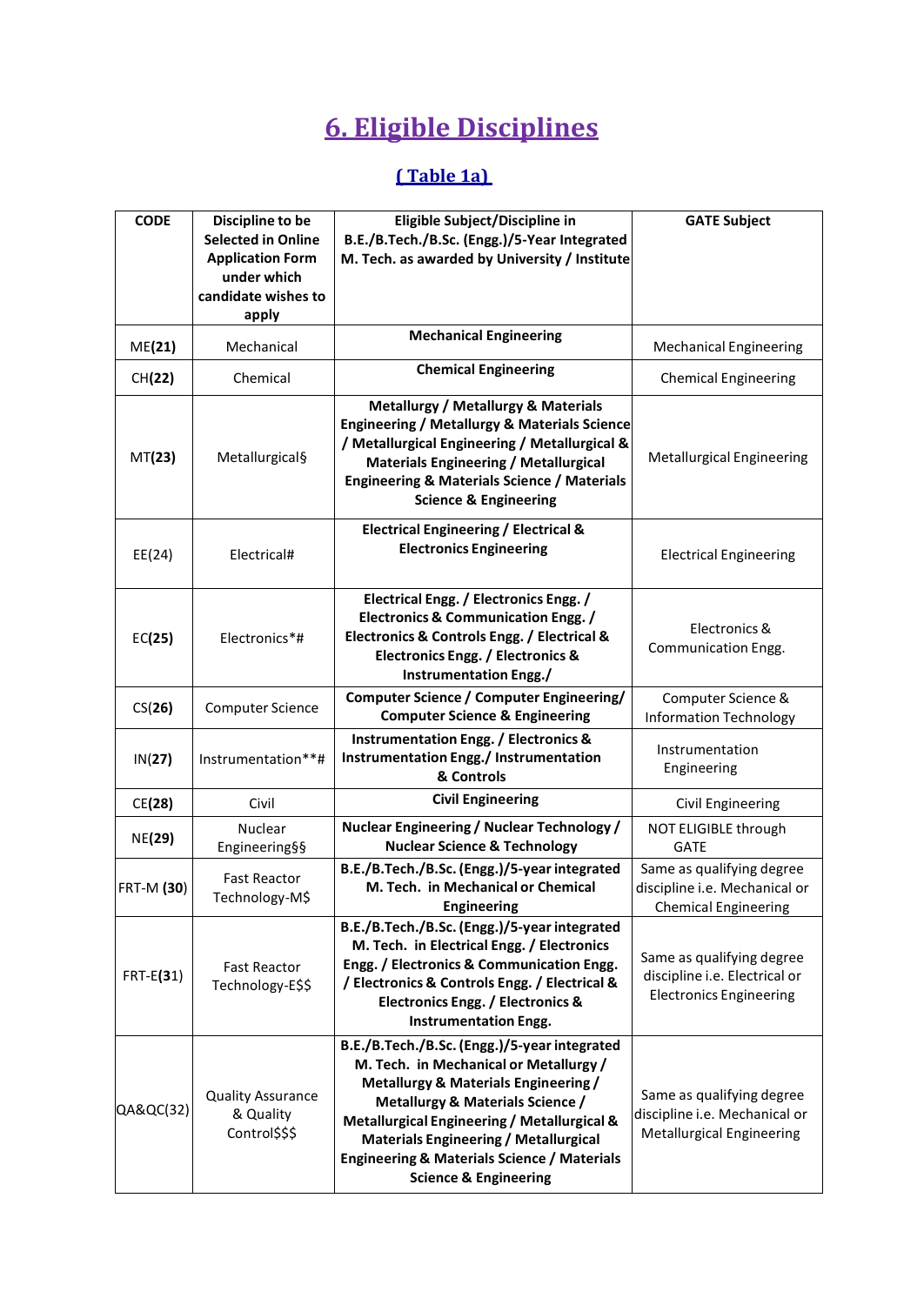**\***Related degree disciplines such as 'Electrical', 'Electronics & Communication', 'Electronics and Controls' are also eligible to apply under Electronics (code 25). However, such candidates must qualify on the basis of a valid GATE score or Online Test in Electronics**(25)**.

**\*\*** Related degree discipline viz. 'Instrumentation & Controls ' are also eligible to apply under Instrumentation (code 27). However such candidates must qualify on the basis of valid GATE score or Online Test in Instrumentation.

**#**Candidates with degree disciplines 'Electrical & Electronics' **can apply under either of the disciplines Electrical (24) or Electronics(25) and candidates with degree disciplines** 'Electronics & Instrumentation' can apply under either of the disciplines **Instrumentation (27)** or Electronics**(25).** However, such candidates must qualify on the basis of a valid GATE score or Online Test in the discipline in which they wish to be considered.

**§**Candidates with B.E. / B.Tech. / B.Sc.(Engg.) / 5-year Integrated M.Tech. in 'Metallurgy & Materials Engineering', 'Metallurgy & Materials Science', 'Metallurgical Engineering', 'Metallurgical & Materials Engineering', 'Metallurgical Engineering & Materials Science' and 'Materials Science & Engineering' are eligible to apply under Metallurgy (code 23).

**§§**Candidates with B.E. / B.Tech. / B.Sc.(Engg.) / 5-year Integrated M.Tech in 'Nuclear Engineering' / 'Nuclear Technology' / 'Nuclear Science & Technology' would be considered for RSES (code 44) Training Scheme at the BARC Training School, Mumbai and for 'Mechanical (code 21)' and 'Chemical (code 22)' Training Schemes at the BARC Training Schools in Mumbai, Kalpakkam and NFC-Hyderabad.

**\$** FRT-M (code 30) is not a separate discipline but an additional Training Scheme option for candidates in Mechanical (code 21) and Chemical (code 22)Engg.

**\$\$** FRT-E (code 31) is not a separate discipline but an additional Training Scheme option for candidates in Electrical (code 24) and Electronics (code 25) Engg.

**\$\$\$**QA&QC (code 32) is not a separate discipline but an additional Training Scheme option for candidates in Mechanical (code 21) and Metallurgy (code 23).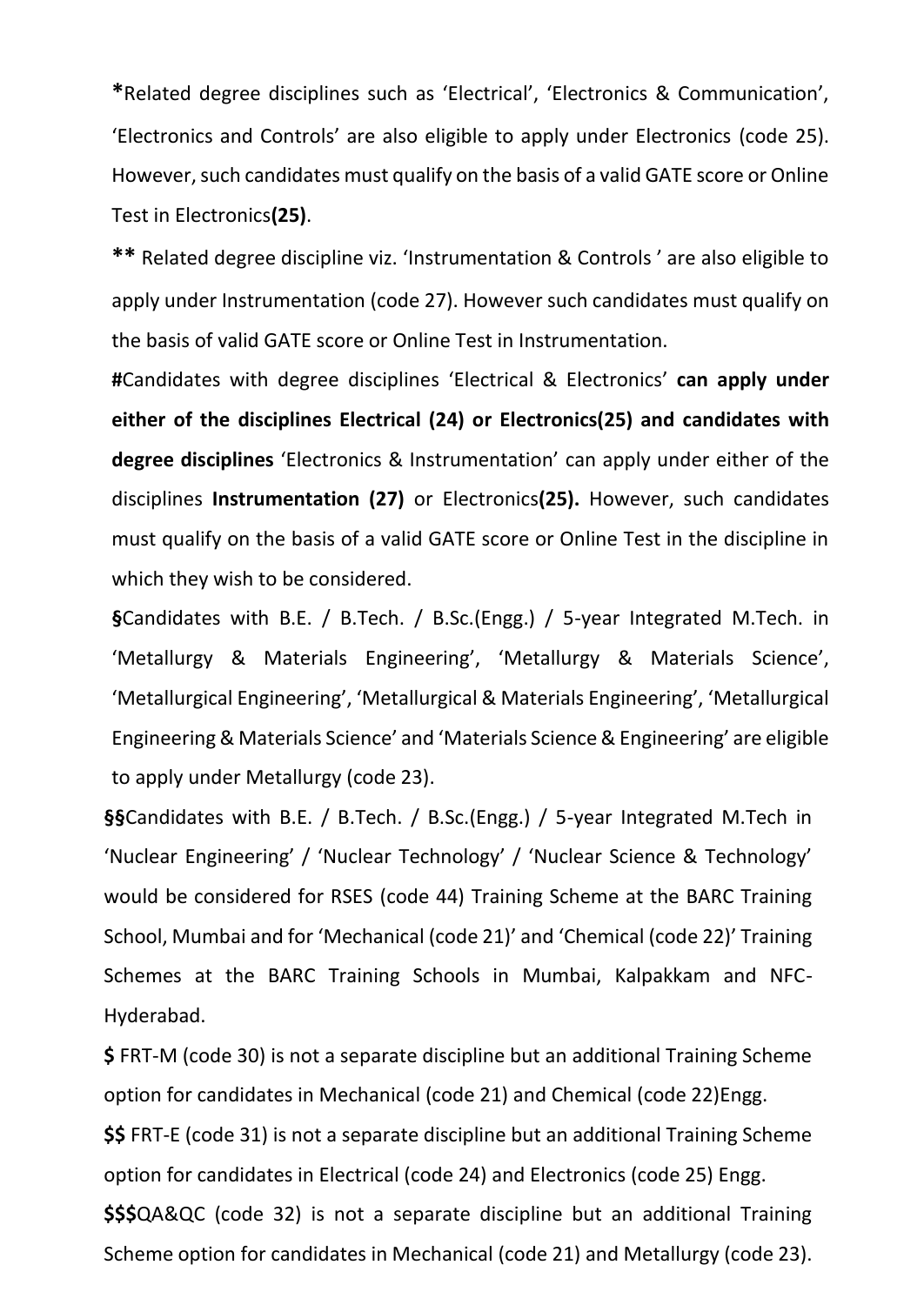#### **( Table 1b)**

| <b>CODE</b>     | Discipline to be<br><b>Selected in Online</b><br><b>Application Form</b><br>under which<br>candidate wishes to<br>apply | Eligible Degree Subject/Discipline as awarded<br>by University / Institute                                                                                                                                                                                                                                        | <b>GATE Subject</b>                 |
|-----------------|-------------------------------------------------------------------------------------------------------------------------|-------------------------------------------------------------------------------------------------------------------------------------------------------------------------------------------------------------------------------------------------------------------------------------------------------------------|-------------------------------------|
| PH(41)          | Physics <sup>+</sup>                                                                                                    | M. Sc. In Physics / Applied Physics                                                                                                                                                                                                                                                                               | Physics                             |
|                 |                                                                                                                         | B.E./B.Tech. In Engineering Physics                                                                                                                                                                                                                                                                               | Physics / Engineering Sciences      |
| CY(42)          | Chemistry‡                                                                                                              | M. Sc. In Chemistry                                                                                                                                                                                                                                                                                               | Chemistry                           |
| BS(43)          | <b>Bioscience</b>                                                                                                       | M.Sc. in Agriculture, Biochemistry,<br>Microbiology, Molecular Biology,<br>Biotechnology, Genetics, Botany, Zoology,<br>Plant Science, Plant Breeding, Plant Pathology,<br>Entomology, Food Technology, Animal Science,<br>Life Sciences, Biomedical Sciences and<br>B.E./B.Tech./B.Sc.(Tech.) in Food Technology | Life Sciences /<br>Biotechnology    |
| <b>RSES(44)</b> | Radiological Safety &<br>Environmental<br>Science#                                                                      | B.E./B.Tech./B.Sc. (Engg.)/5-year integrated M.<br>Tech. in Nuclear Engg./ Nuclear Technology/<br><b>Nuclear Science &amp; Technology</b>                                                                                                                                                                         | <b>NOT ELIGIBLE</b><br>through GATE |
|                 |                                                                                                                         | M.Sc. In Physics / Applied Physics                                                                                                                                                                                                                                                                                | Physics                             |
|                 |                                                                                                                         | M.Sc. In Chemistry                                                                                                                                                                                                                                                                                                | Chemistry                           |
| GE(45)          | Geology                                                                                                                 | M.Sc. or equivalent M.Tech. in Geology /<br>Applied Geology / Applied Geochemistry or 5-<br>year integrated M.Tech. in Geological<br>Technology.                                                                                                                                                                  | Geology & Geophysics                |

†The candidates belonging to 'Physics (Code 41)' discipline selected for the BARC Training School at Mumbai will be allotted either Physics (code 41) or RSES (Code 44) as their Training Schemes and those selected for the BARC Training school at IGCAR will be allotted Reactor Physics (RP) as their Training Scheme.

‡The candidates belonging to 'Chemistry (code 42)' discipline selected for the BARC Training School at Mumbai will be allotted either Chemistry (code 42) or RSES (code 44) as their Training Schemes and those selected for the Training school at IGCAR will pursue Nuclear Fuel Cycle Chemistry (NFCC) in the Training School.

##Radiological Safety & Environmental Science (RSES-code 44) is not a separate discipline but an additional Training Scheme option for candidates in 'Physics (Code 41)', 'Chemistry (code 42)' & 'Nuclear Engineering (code 29)'**.**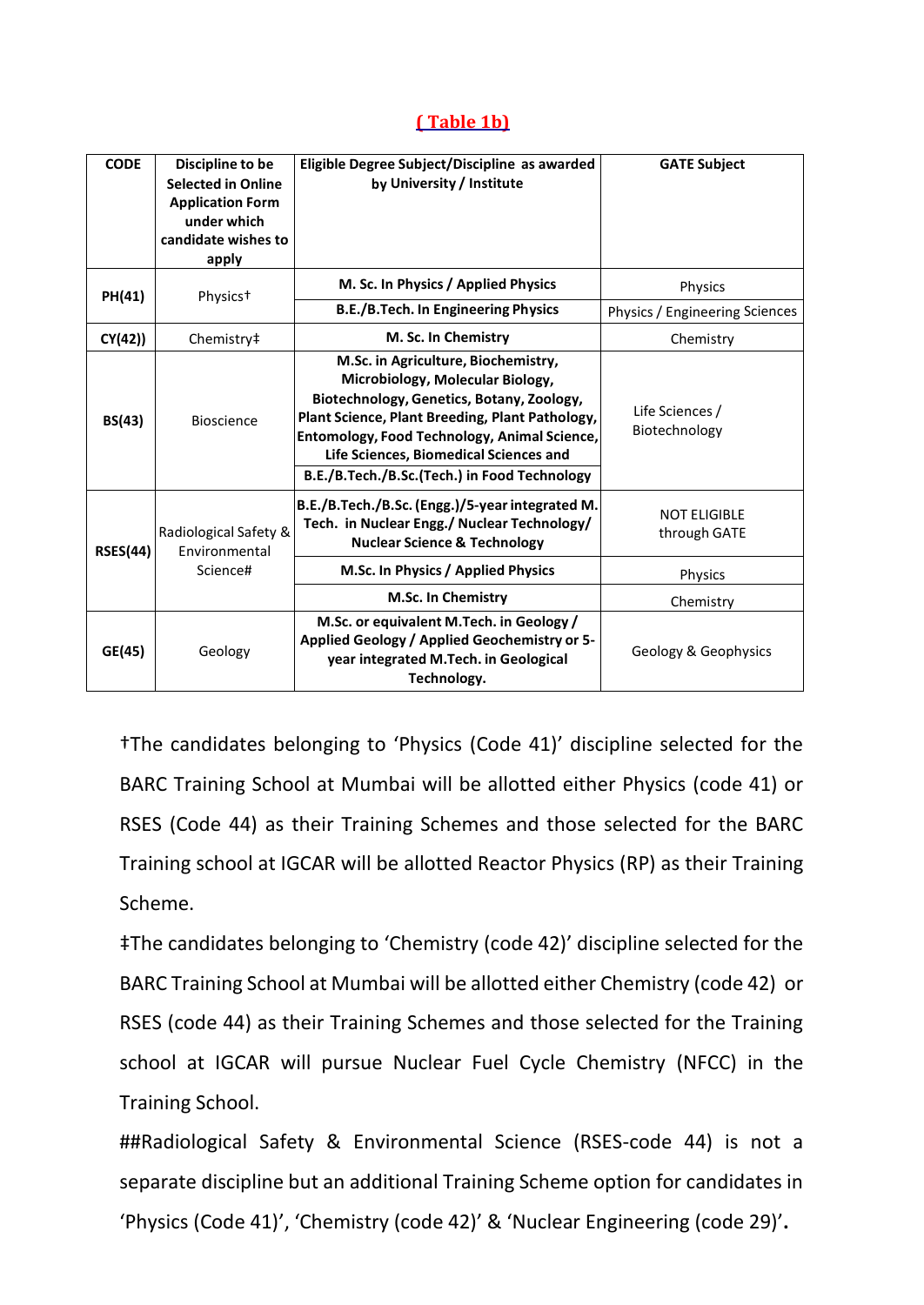# **7. Training School and Training Scheme Options-**

| <b>Training School</b>                            | <b>Degree Disciplines</b><br><b>Eligible to Apply</b> | <b>Training Schemes</b>                                | <b>Orientation of Training</b>                                                                                                                                                                                                     |
|---------------------------------------------------|-------------------------------------------------------|--------------------------------------------------------|------------------------------------------------------------------------------------------------------------------------------------------------------------------------------------------------------------------------------------|
| <b>BARC, Mumbai</b><br><b>(Since 1957)</b>        | ME, CH, MT, EE,<br>EC, CS, IN, CE, NE,<br>PH, CY, BS  | ME, CH, MT, EE,<br>EC, CS, IN, CE, PH,<br>CY, BS, RSES | • Engineering Design,<br>Development,<br><b>Operation and</b><br>Maintenance of<br><b>Nuclear Reactors</b><br>• Research in frontier<br>areas of Basic and<br><b>Engineering Sciences</b>                                          |
| IGCAR,<br><b>Kalpakkam</b><br><b>(Since 2006)</b> | ME, CH, EE,<br>EC, NE, PH, CY                         | ME, CH, EC, FRT-<br>M, FRT-E, RP,<br><b>NFCC</b>       | • R&D and Engineering<br>related to Fast<br><b>Breeder Reactors</b><br>• Research in frontier<br>areas of Basic and<br><b>Engineering Sciences</b>                                                                                 |
| <b>RRCAT, Indore</b><br><b>(Since 2000)</b>       | EE, EC, PH                                            | EE, EC, PH                                             | <b>R&amp;D and Engineering</b><br>related to lasers,<br>accelerators, plasma<br>physics, cryogenics<br>and superconductivity                                                                                                       |
| NFC-HWB,<br><b>Hyderabad</b><br>(Since 2001)      | ME, CH, MT, EE,<br>EC, NE                             | ME, CH, EE, EC,<br>QA&QC                               | <b>Operation &amp;</b><br>Maintenance and<br><b>Engineering related to</b><br><b>Nuclear Fuel Facilities</b><br>and production plants<br>for production of<br><b>Heavy Water to</b><br>support the Nuclear<br><b>Power Program</b> |
| AMD, Hyderabad<br>(Since 2010)                    | <b>GE</b>                                             | <b>GE</b>                                              | <b>Exploration</b><br><b>Techniques for</b><br><b>Uranium and other</b><br><b>Atomic Minerals and</b><br>related R&D activities                                                                                                    |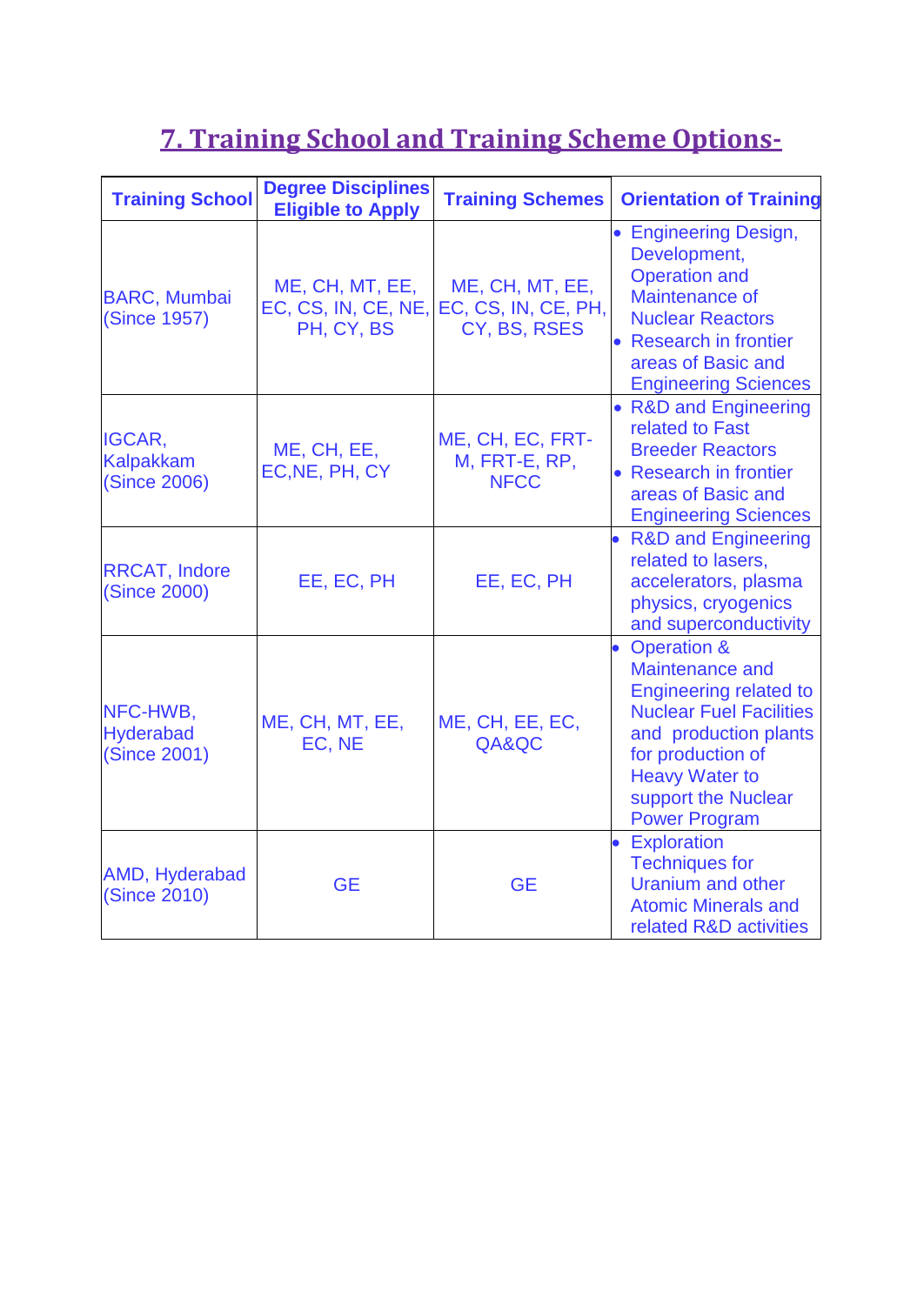## **8. DGFS: Admissible Disciplines, M. Tech. / M. Chem.Engg. Specializations and DGFS Institutes (Table-3)**

| Relevant M.Tech./M.Chem.Engg. Program or                                         |                                                                                                                                                                                                                                                                                   |                             |
|----------------------------------------------------------------------------------|-----------------------------------------------------------------------------------------------------------------------------------------------------------------------------------------------------------------------------------------------------------------------------------|-----------------------------|
| Name of Dept/ Centre at the M.Tech./                                             | Pre-M.Tech./M.Chem.Engg. Degree (Disciplines)                                                                                                                                                                                                                                     | Institutes**                |
| M.Chem.Engg. Institute                                                           |                                                                                                                                                                                                                                                                                   |                             |
| <b>Mechanical Engineering</b>                                                    | B.E./B.Tech./B.Sc. (Engg) (Mechanical)                                                                                                                                                                                                                                            | All except ICT              |
| Cryogenic                                                                        | B.E./B.Tech./B.Sc. (Engg) (Mechanical)                                                                                                                                                                                                                                            | Κh                          |
| <b>Chemical Engineering</b>                                                      | B.E./B.Tech./B.Sc. (Engg) (Chemical)                                                                                                                                                                                                                                              | All except Rkl              |
| <b>Applied Mechanics</b>                                                         | B.E./B.Tech./B.Sc. (Engg) (Civil/ Mechanical)                                                                                                                                                                                                                                     | M                           |
| Civil Engineering                                                                | B.E./B.Tech./B.Sc. (Engg) (Civil)                                                                                                                                                                                                                                                 | All exceptRkl, ICT          |
| Earthquake Engineering                                                           | B.E./B.Tech./B.Sc. (Engg) (Civil)                                                                                                                                                                                                                                                 | K, R                        |
| Nuclear Hydrology                                                                | B.E./B.Tech./B.Sc. (Engg) (Civil/ Chemical)                                                                                                                                                                                                                                       | R                           |
| Metallurgical Engineering, Materials Science,<br>Materials Engineering           | B.E./B.Tech./B.Sc. (Engg) (Metallurgy/Metallurgical Engg. / Materials<br>Engg./ Metallurgical & Materials Engg./ Materials Science & Engg./<br>Metallurgy & Materials Engg./ Metallurgy & Materials Science/<br>Metallurgical Engineering & Materials Science/Chemical)           | All except G, ICT           |
| <b>Electrical Engineering</b>                                                    | B.E./B.Tech./B.Sc. (Engg) (Electrical/ Electronics/ Electrical &<br>Electronics Engineering / Electronics & Control Engg./Electronics &<br>Communication Engg./ Electronics & Instrumentation Engg.)                                                                              | All exceptG, ICT            |
| Reliability Engineering, Systems & Control<br><b>Engineering, Energy Systems</b> | B.E./B.Tech./B.Sc. (Engg) (Mechanical/ .Chemical / Electrical/ Electrical<br>& Electronics Engineering / Electronics & Control Engg./Electronics &<br>Communication Engg./ Electronics & Instrumentation Engg)                                                                    | <b>B</b> , D, Kh, R         |
| Power/ Communication/ Control Engg, Integrated<br>Electronics & Circuits         | B.E./B.Tech./B.Sc. (Engg) (Electrical/ Electronics / Electrical &<br>Electronics Engineering / Electronics & Control Engg./Electronics &<br>Communication Engg./ Electronics & Instrumentation Engg.)                                                                             | D, G, R                     |
| Instrumentation                                                                  | B.E./B.Tech./B.Sc. (Engg) (Electrical/ Electronics/ Instrumentation /<br>Electrical & Electronics Engineering / / Electronics & Control Engg. /<br>Electronics & Communication Engg./ Electronics & Instrumentation<br>Engg.)                                                     | Kh,M,R                      |
| Computer Science, Engineering & Technology                                       | B.E./B.Tech./B.Sc. (Engg) (Computer Science /Computer Engineering/<br>Computer Science & Engineering / Electrical/ Electronics/ Electrical &<br>Electronics Engineering / Electronics & Control Engg./Electronics &<br>Communication Engg./ Electronics & Instrumentation Engg.)) | All except Rkl,<br>Var, ICT |
| Applied Optics, Lasers & Optoelectronics                                         | B.E./B.Tech./B.Sc. (Engg) (Electronics) / Electrical & Electronics<br>Engineering / Electronics & Control Engg./Electronics & Communication<br>Engg./ Electronics & Instrumentation Engg.)/M.Sc. (Physics / Applied<br>Physics)                                                   | D                           |
| Nuclear Engineering & Technology                                                 | B.E./B.Tech./BSc (Engg) (Mechanical/ Chemical/ Electrical/ Electronics /<br>Electrical & Electronics Engineering / Electronics & Control<br>Engg./Electronics & Communication Engg./ Electronics &<br>Instrumentation Engg.))                                                     | Κ                           |
| Solid State Materials/ Electronic Materials                                      | B.E./B.Tech./B.Sc. (Engg) (Electrical/ Electronics)/ Electrical &<br>Electronics Engineering / Electronics & Control Engg./Electronics &<br>Communication Engg./ Electronics & Instrumentation Engg.)/ M.Sc.<br>(Phy/ App. Phy)                                                   | D, R                        |
| Electronics Engg, Electronics and Communication<br>Engg                          | B.E./B.Tech./B.Sc. (Engg) (Electrical/Electronics / Electrical &<br>Electronics Engineering / Electronics & Control Engg./Electronics &<br>Communication Engg./ Electronics & Instrumentation Engg.))                                                                             | Rkl&Var                     |

*\*\* Institutes where specified M.Tech.*/ *M.Chem.Engg. courses are offered under this scheme: B = IIT Bombay; D = IIT Delhi; G=IIT Guwahati; K = IIT Kanpur; Kh = IIT Kharagpur; M = IIT Madras; R = IIT Roorkee; Rkl = NIT Rourkela; Var = IIT-(BHU)- Varanasi; ICT = Institute of Chemical Technology, ICT, Mumbai. Number of DGFS Fellows selected in each approved M.Tech.* / *M.Chem.Engg. Specialization at the Institutes under the* DGFS *scheme will depend upon the requirements of DAE.*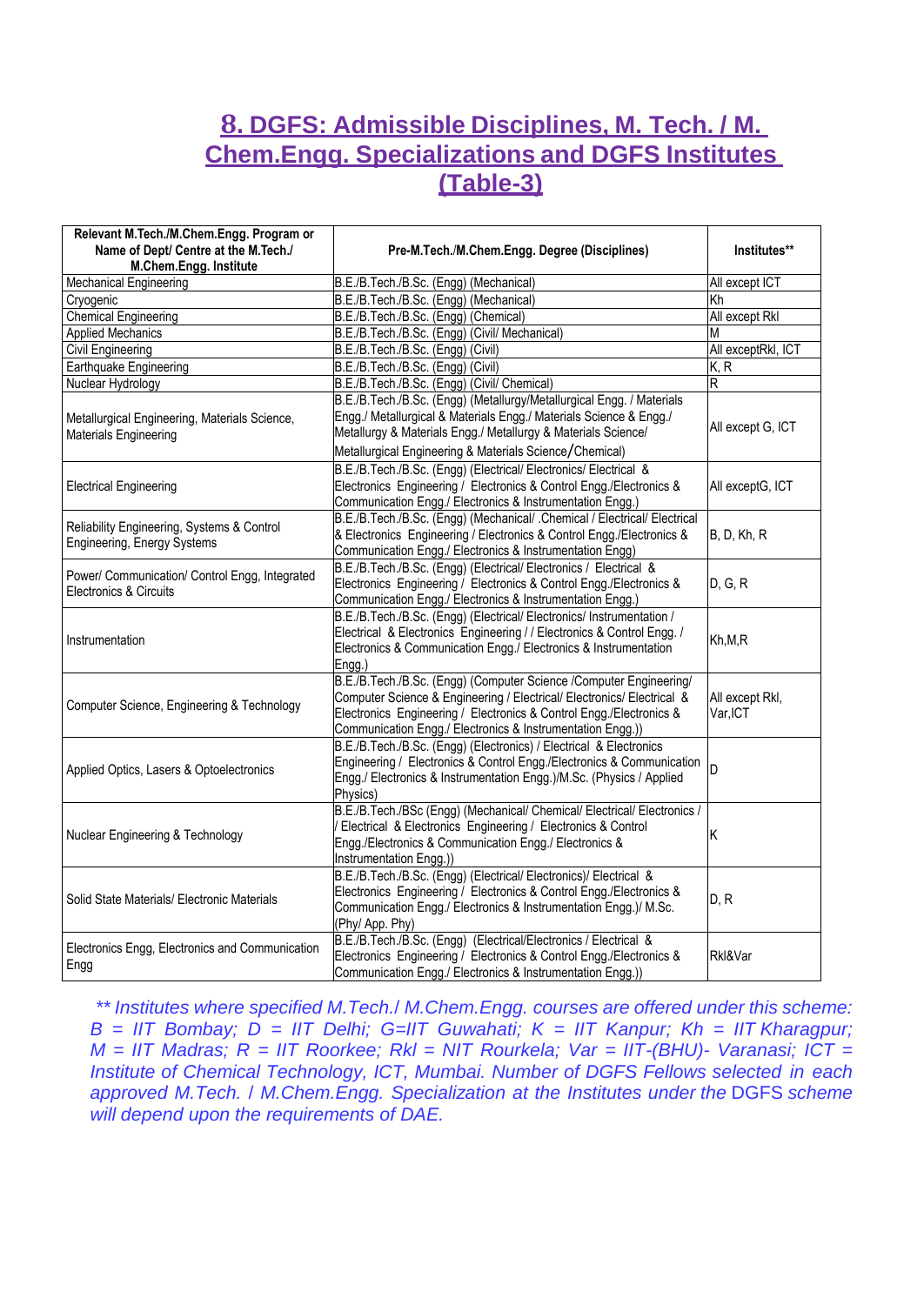# **9. Important Dates- (Table-4)\***

| Commencement of Online Application Process for<br>OCES/DGFS-2021                                                                           | 12 <sup>th</sup> July, 2021                                            |
|--------------------------------------------------------------------------------------------------------------------------------------------|------------------------------------------------------------------------|
| Last date for Registration for Online Application                                                                                          | 7 <sup>th</sup> August, 2021                                           |
| Last date for Submission of Online Application                                                                                             | 9 <sup>th</sup> August, 2021                                           |
| <b>Online Examination Slot Booking</b>                                                                                                     | 20 <sup>th</sup> August, 2021 to 25 <sup>th</sup><br>August, 2021      |
| <b>Online Examination</b>                                                                                                                  | 5 <sup>th</sup> September, 2021 to 12 <sup>th</sup><br>September, 2021 |
| Display of List of candidates short-listed for Interview on Online<br><b>Application Portal</b>                                            | 21 <sup>st</sup> September, 2021                                       |
| Availability based option on Online Application Portal to select<br>Interview Slot for qualified candidates                                | 24th September - 28th<br>September, 2021                               |
| <b>Selection Interviews</b>                                                                                                                | 4 <sup>th</sup> October, 2021-29 <sup>th</sup><br>October, 2021        |
| Display of List of Candidates finally selected for OCES-2021 on<br><b>Online Application Portal</b>                                        | Second week of November,<br>2021                                       |
| Last Date for Selected OCES-2021 Candidates desirous of DGFS to<br>give details of M.Tech I M.Chem. Engg. admission in a DGFS<br>institute | Third week of November,<br>2021                                        |
| Declaration of List of Applicants Selected for DGFS-2021 on<br><b>Online Application Portal</b>                                            | 30 <sup>th</sup> November, 2021                                        |

# \* **All dates are tentative and applicants must regularly visit this website for updates.**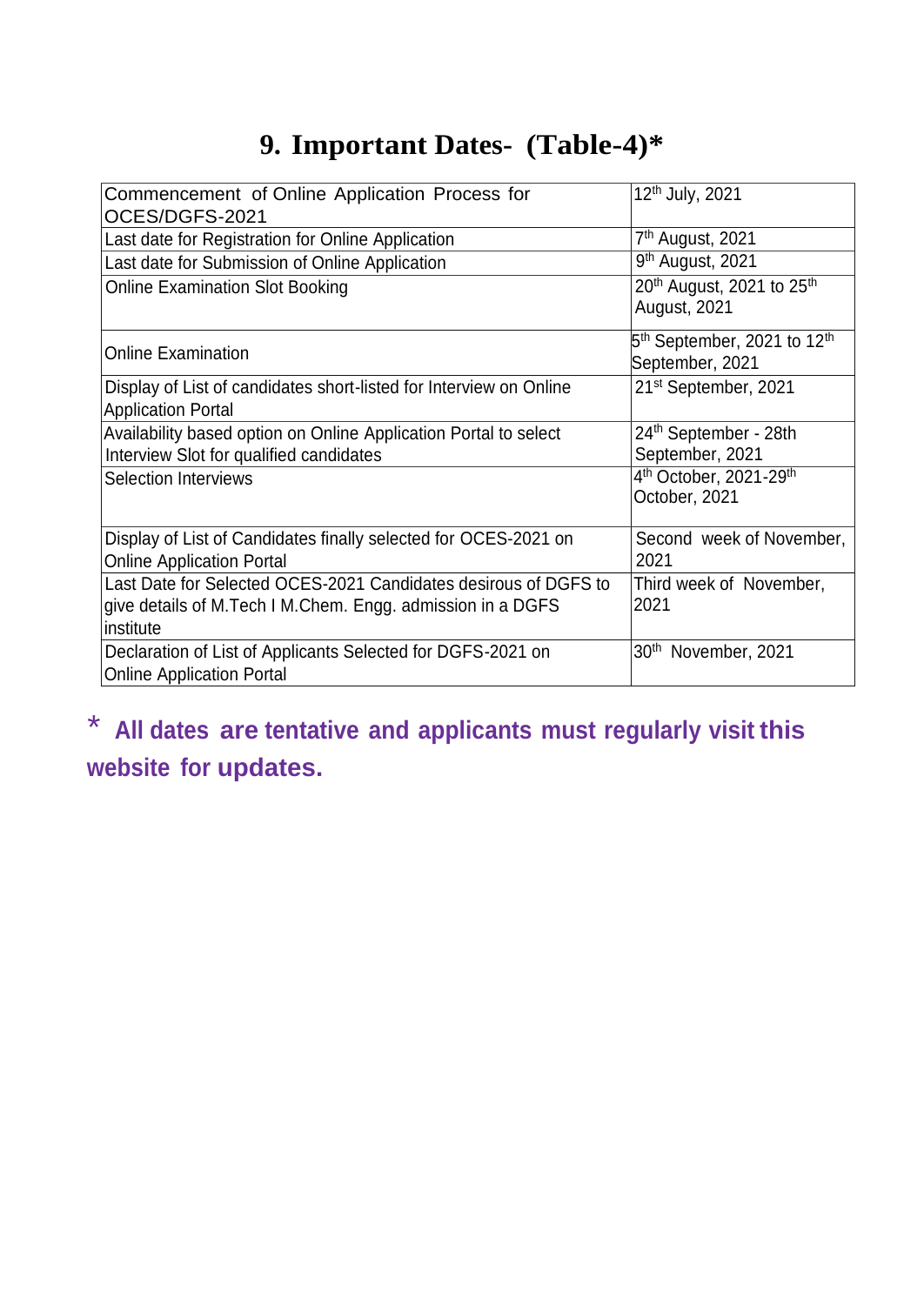### 10. **Calculation of BARC Online Examination Score Annexure-I**

#### **BARC Training School (BARC TS) Online Examination Score**

After the evaluation of the answers, the raw marks obtained by a candidate will be converted to a BARC TS Online Examination Score. It will be calculated using the formula given below.

#### **Calculation of Normalized Marks for multi-session papers**

In BARC TS Online Examination-2021, examination for some papers (refer Table-4) will be conducted in multiple sessions. Hence, for these papers, a suitable normalization is applied to take into account any variation in the difficulty levels of the question papers across different sessions. The normalization is done based on the fundamental assumption that "in all multi-session online examination papers, the distribution of abilities of candidates is the same across all the sessions". This assumption is justified since the number of candidates appearing in multiple session papers in BARC online examination-2021 is large and the procedure for allocation of session to candidates is random.

The following formula for calculating the BARC TS Online Examination Score for the multi-session papers will be used.

BARC TS Online Examination Score of  $j<sup>th</sup>$  candidate in the  $i<sup>th</sup>$  session is  $S_i$ given by *g*

$$
S_{ij} = \frac{\overline{M}_{i}^{\frac{g}{s}} - M_{\frac{q}{q}}^{\frac{g}{s}}}{M_{ii} - M_{iq}} (M_{ij} - M_{iq}) + M_{\frac{gm}{q}}
$$

where

 $M_{ij}$  = is the actual marks obtained by the  $j<sup>th</sup>$  candidate in  $i<sup>th</sup>$  session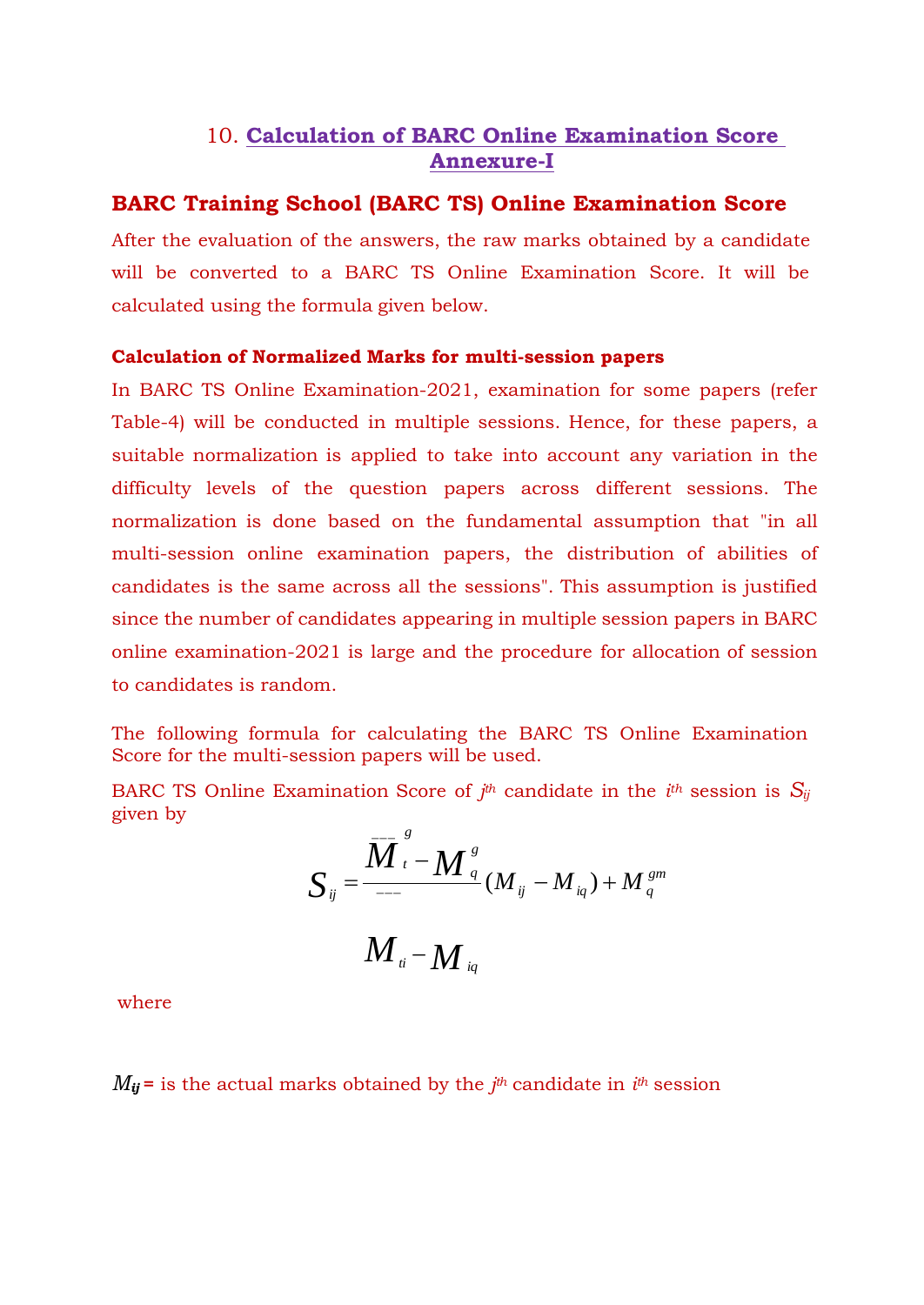−− *g M <sup>t</sup>* = is the average marks of the selected percentage of top performing candidates considering all sessions.

 $\overline{M}_{ti}$  = is the average marks of the selected percentage of top performing candidates in the *i th* session

 $M_{q}^{\mathit{g}}=$  is the sum of mean and standard deviation marks of the candidates in the paper considering all sessions.

 $M_q^{\text{gm}}$  = mean marks of candidates in the session having max. mean + **=** is the sum of the mean marks and standard deviation of the *i th* session standard deviation of marks of the candidates in the paper considering all session.

In determining the mean and standard deviations mentioned above, marks of the candidates obtaining negative marks are ignored.

After evaluation of the answers, online examination score based on the above formula will be calculated for each candidate corresponding to the raw marks obtained by a candidate.

**For all papers for which there is only one session (refer Table-4 again) the BARC TS Online Examination Score will be same as the actual marks obtained by candidates.**

#### **Table-4**

| S. No.       | <b>Discipline</b>      | Code   | <b>No. of Session*</b> |
|--------------|------------------------|--------|------------------------|
| 1            | <b>Mechanical Engg</b> | ME(21) | 04                     |
| $\mathbf{2}$ | Chemical Engg.         | CH(22) | 02                     |
| 3            | Civil Engg             | CE(28) | 02                     |
| 4            | Metallurgical Engg.    | MT(23) | 01                     |
| 5            | Nuclear Engg.          | NE(29) | 01                     |
| 6            | Electrical Engg.       | EE(24) | 03                     |